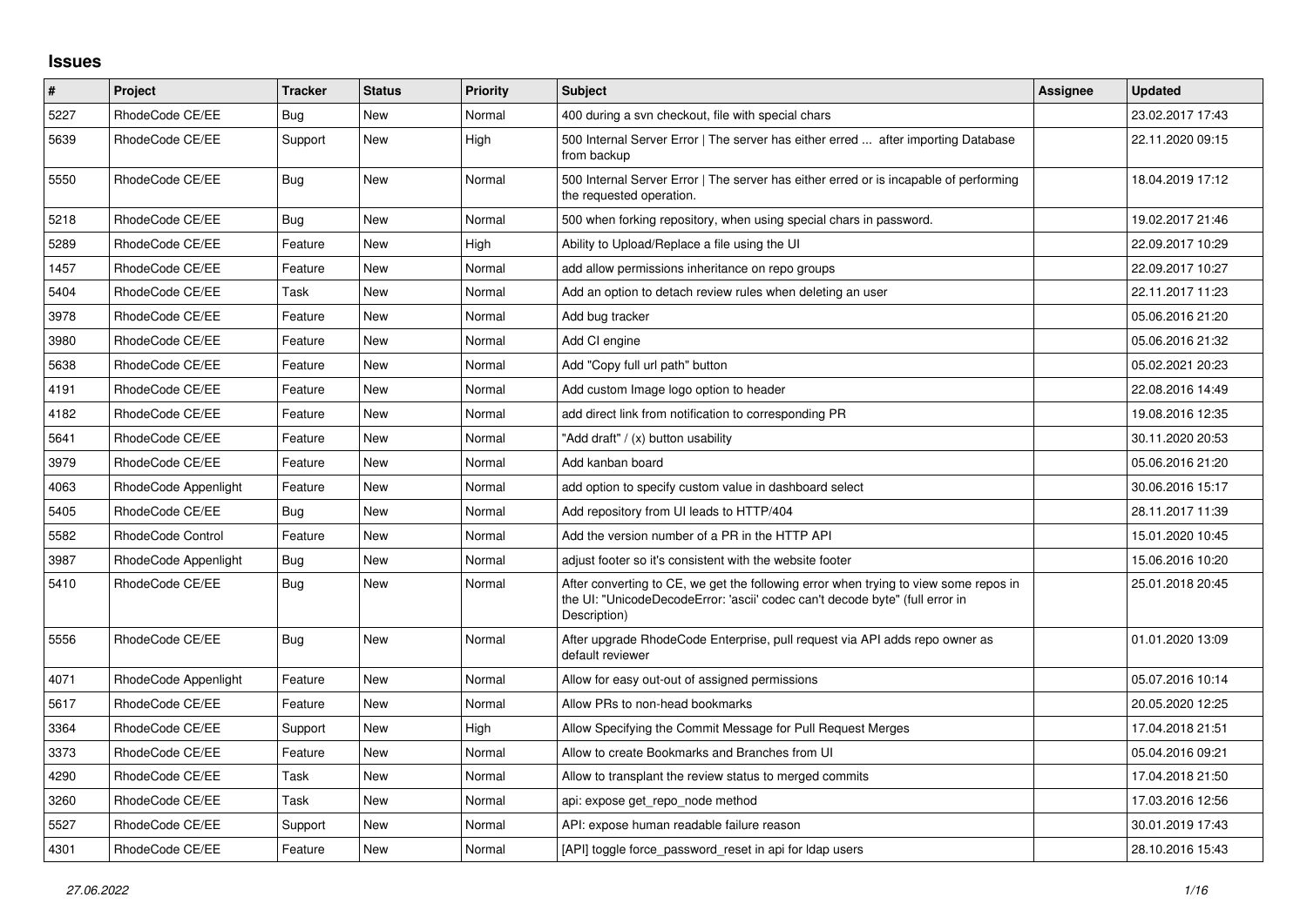| $\vert$ # | Project              | <b>Tracker</b> | <b>Status</b> | <b>Priority</b> | <b>Subject</b>                                                                               | Assignee            | <b>Updated</b>   |
|-----------|----------------------|----------------|---------------|-----------------|----------------------------------------------------------------------------------------------|---------------------|------------------|
| 3093      | Documentation        | Task           | New           | Normal          | [API] - update hg/git update pr API. Auto updates PR on push                                 | <b>Brian Butler</b> | 01.07.2016 14:15 |
| 4017      | RhodeCode Appenlight | Feature        | New           | Low             | application logos need help                                                                  |                     | 14.06.2016 11:52 |
| 5510      | RhodeCode CE/EE      | Bug            | New           | High            | AssertionError: unexpected parameters: user agent & hook type                                |                     | 31.07.2021 11:14 |
| 3334      | RhodeCode CE/EE      | <b>Bug</b>     | New           | Normal          | Attempt to edit .coveragerc through the online file editor                                   |                     | 17.03.2016 13:49 |
| 3362      | RhodeCode CE/EE      | Task           | New           | Normal          | auth-plugins, indicate visually that plugin is turned on but NOT enabled                     |                     | 22.03.2016 19:03 |
| 4062      | RhodeCode Appenlight | Feature        | New           | Normal          | A way to see browser breakdown for an error                                                  |                     | 30.06.2016 15:16 |
| 4252      | RhodeCode CE/EE      | Support        | New           | Normal          | Backup & Recovery                                                                            |                     | 07.10.2016 19:47 |
| 4272      | RhodeCode CE/EE      | Feature        | New           | Normal          | Better SPAM protection                                                                       |                     | 12.10.2016 11:14 |
| 5342      | RhodeCode Appenlight | Bug            | New           | Low             | Broken link [Applications Modify application]                                                |                     | 21.06.2017 21:21 |
| 2882      | RhodeCode CE/EE      | Feature        | New           | Normal          | Bulk comment submit                                                                          |                     | 17.03.2016 17:50 |
| 2944      | RhodeCode CE/EE      | Task           | New           | Normal          | Bump gunicorn to 19.4 version                                                                |                     | 17.03.2016 12:58 |
| 5504      | RhodeCode CE/EE      | Feature        | New           | Normal          | Buttons to copy commit hash and to expand the commit message in the repo<br>summary view     |                     | 26.10.2018 00:59 |
| 5524      | RhodeCode CE/EE      | Bug            | New           | High            | Cannot log into RhodeCode anymore                                                            |                     | 15.01.2019 17:08 |
| 4163      | RhodeCode CE/EE      | Task           | New           | Normal          | [ce, ee] celery refactor + upgrade                                                           |                     | 15.08.2016 12:32 |
| 4289      | RhodeCode CE/EE      | Task           | New           | Low             | [ce, ee] clean up pygments lexer functions + handling                                        | Daniel D            | 21.10.2016 14:44 |
| 4147      | RhodeCode CE/EE      | Task           | New           | Normal          | [ce, ee, docs] Events documentation                                                          | Daniel D            | 15.08.2016 12:33 |
| 4197      | RhodeCode CE/EE      | Task           | New           | Normal          | [ce, ee] get list of users with their permissions to a repository                            | Daniel D            | 22.09.2017 10:30 |
| 4040      | RhodeCode CE/EE      | Bug            | New           | Low             | [ce, ee] logout when logged out causes 403 Cross-site request forgery detected               |                     | 23.06.2016 13:40 |
| 4232      | RhodeCode CE/EE      | Feature        | New           | Normal          | [ce, ee, pr, compare] redo diffs, support side by side diffs, html diffs                     | Daniel D            | 25.10.2016 15:40 |
| 4179      | RhodeCode CE/EE      | Task           | New           | Normal          | [ce, ee] refine perms summary list                                                           | Daniel D            | 14.09.2016 12:09 |
| 4208      | RhodeCode CE/EE      | <b>Bug</b>     | New           | Normal          | [ce, ee] test errors get hidden by error page                                                | Daniel D            | 14.09.2016 12:00 |
| 4154      | RhodeCode CE/EE      | <b>Bug</b>     | New           | Low             | [ce, ee] user register via github captcha                                                    |                     | 05.08.2016 22:51 |
| 4256      | RhodeCode CE/EE      | Bug            | New           | Normal          | [ce, ee, ux] Source code highlight colors conflict with red/green inserted/deleted<br>blocks | Daniel D            | 03.10.2016 05:00 |
| 4246      | RhodeCode CE/EE      | Task           | New           | Normal          | [ce, ee, vcs, git] add tests for annotated git tags                                          | Daniel D            | 13.02.2018 18:03 |
| 3963      | RhodeCode CE/EE      | <b>Bug</b>     | New           | Normal          | [ce] Getting a newly added repo via remap/rescan via api gives no data                       |                     | 27.05.2016 05:02 |
| 4120      | RhodeCode CE/EE      | Task           | New           | Normal          | [ce] replace get repo nodes api                                                              | Daniel D            | 17.04.2018 21:49 |
| 3956      | RhodeCode CE/EE      | <b>Bug</b>     | New           | Normal          | [ce] - svn commit with all 'None' properties (author, message, etc.)                         |                     | 23.05.2016 17:22 |
| 5600      | RhodeCode CE/EE      | Feature        | New           | Normal          | Change default repository landing page                                                       |                     | 27.01.2021 01:04 |
| 5631      | RhodeCode CE/EE      | Feature        | New           | Normal          | Change target of PR                                                                          |                     | 31.07.2020 17:05 |
| 5468      | RhodeCode CE/EE      | Support        | New           | Normal          | Check logic for updating last commit for repository groups                                   |                     | 30.08.2018 09:47 |
| 5637      | RhodeCode CE/EE      | Feature        | New           | Normal          | Clone URL templates - add per repository/namespace                                           |                     | 29.10.2020 09:38 |
| 5654      | RhodeCode CE/EE      | <b>Bug</b>     | New           | Normal          | Comment formatting broken when containing @ in a code block                                  |                     | 24.02.2021 12:10 |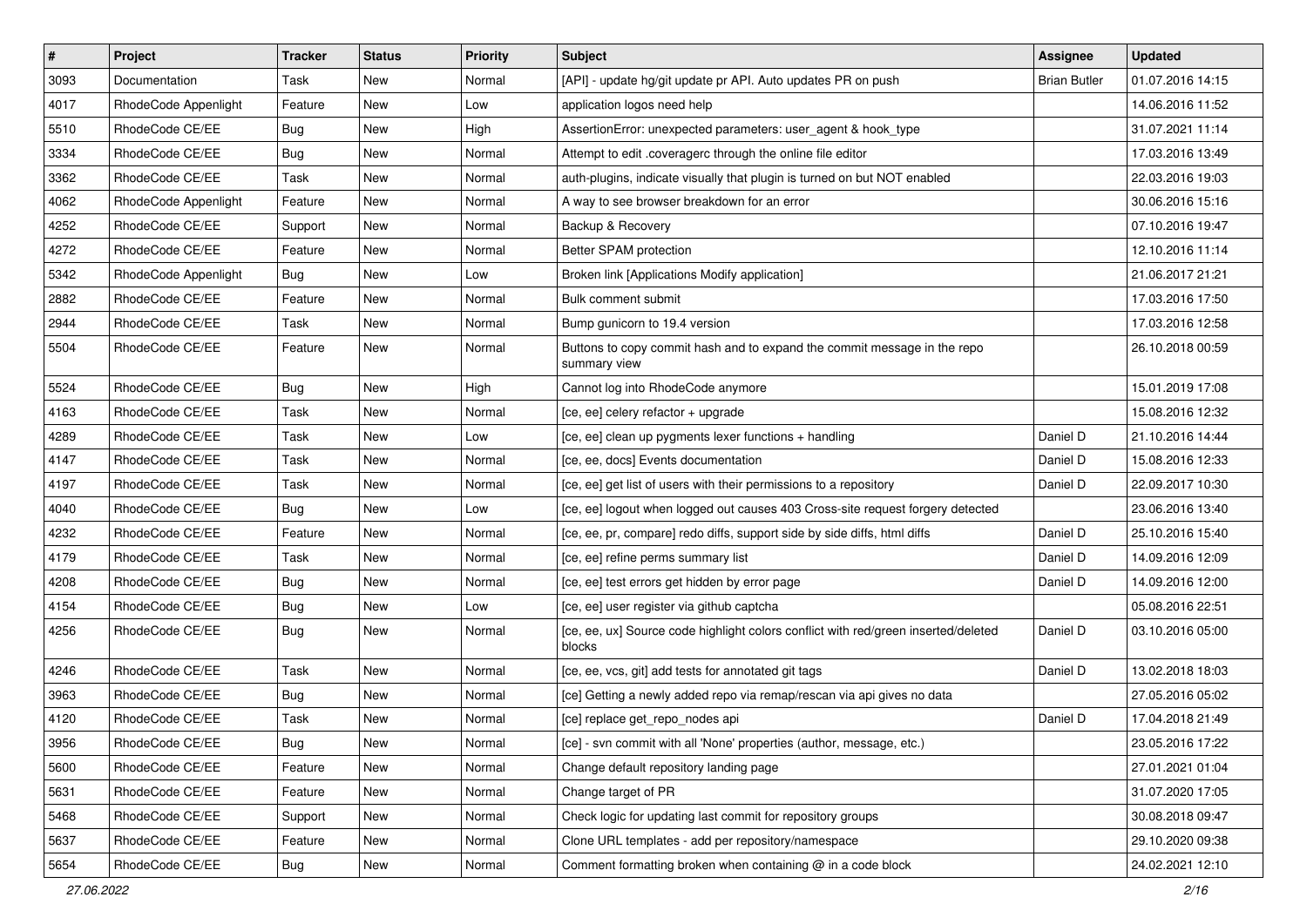| $\pmb{\#}$ | Project              | <b>Tracker</b> | <b>Status</b> | <b>Priority</b> | <b>Subject</b>                                                                                                     | <b>Assignee</b>              | <b>Updated</b>   |
|------------|----------------------|----------------|---------------|-----------------|--------------------------------------------------------------------------------------------------------------------|------------------------------|------------------|
| 148        | RhodeCode CE/EE      | Feature        | New           | Normal          | [comments] Add per file and multiline comments in a changeset                                                      |                              | 25.05.2016 10:20 |
| 5273       | RhodeCode CE/EE      | Feature        | <b>New</b>    | Normal          | Comment status                                                                                                     |                              | 07.04.2017 13:10 |
| 5270       | RhodeCode CE/EE      | Task           | New           | Normal          | Comments updates                                                                                                   | Bartłomiej<br>Wołyńczyk      | 17.04.2018 21:51 |
| 5371       | RhodeCode CE/EE      | Bug            | <b>New</b>    | Normal          | Comment times in Pull Requests are off by 1 day                                                                    |                              | 10.04.2018 15:11 |
| 4222       | RhodeCode CE/EE      | Feature        | New           | Normal          | Configurable detection of READMEs                                                                                  |                              | 09.09.2016 10:05 |
| 5612       | RhodeCode CE/EE      | Bug            | New           | Low             | CPU cores getting maxed out by VCSServer on Repository Size request                                                |                              | 03.10.2021 23:25 |
| 4064       | RhodeCode Appenlight | Feature        | New           | Normal          | Create a multiple action feature for Reports and Logs lists                                                        |                              | 30.06.2016 15:18 |
| 5462       | RhodeCode CE/EE      | Bug            | New           | Normal          | create_repo api fails with celery enabled                                                                          |                              | 10.07.2018 17:49 |
| 3333       | RhodeCode Tools      | Task           | <b>New</b>    | Normal          | Create rhodecode-tools backup command for backup of RhodeCode Enterprise                                           |                              | 17.03.2016 12:43 |
| 5496       | RhodeCode CE/EE      | Support        | New           | Normal          | database migration 4.11.6 mysql to 4.12.4 postgres                                                                 |                              | 27.08.2018 21:17 |
| 5679       | RhodeCode CE/EE      | Bug            | New           | Normal          | Data directory continues to grow until it fills disk partition                                                     |                              | 25.04.2022 11:42 |
| 3440       | RhodeCode CE/EE      | Feature        | New           | Normal          | [design, ux] mock-up user interface for adding a branch/bookmark                                                   |                              | 05.04.2016 09:21 |
| 5629       | RhodeCode CE/EE      | Bug            | New           | Normal          | Diff truncated on small files                                                                                      |                              | 21.07.2020 08:58 |
| 4669       | RhodeCode CE/EE      | Task           | New           | Normal          | disable pytest sugar on nix-build                                                                                  |                              | 01.12.2016 12:52 |
| 5529       | Documentation        | Support        | New           | Normal          | Documentation does not detail watched repositories                                                                 |                              | 07.02.2019 00:16 |
| 5237       | Documentation        | Support        | New           | Normal          | documentation for DR                                                                                               |                              | 06.03.2017 23:34 |
| 5591       | Documentation        | Support        | <b>New</b>    | Normal          | documentation typo                                                                                                 |                              | 04.02.2020 19:43 |
| 3382       | RhodeCode CE/EE      | <b>Bug</b>     | New           | Normal          | download superrepo with subrepos                                                                                   |                              | 25.03.2016 01:30 |
| 3351       | RhodeCode CE/EE      | Bug            | New           | Normal          | Duplicate IP whitelist entry shows error flash                                                                     |                              | 21.03.2016 15:54 |
| 3994       | RhodeCode Appenlight | Bug            | New           | Normal          | during setup, user is given option to make admin account even if one does not exist                                |                              | 08.06.2016 12:44 |
| 4074       | RhodeCode CE/EE      | Feature        | New           | Normal          | Edit review comment                                                                                                | Bartłomiej<br>Wołyńczyk      | 17.04.2018 21:51 |
| 4116       | RhodeCode CE/EE      | Bug            | New           | High            | [ee] Starting EE or running paster commands like setup-rhodecode does not work<br>without setting LC_ALL properly. |                              | 18.08.2016 21:03 |
| 4213       | RhodeCode CE/EE      | Feature        | <b>New</b>    | High            | Embed PostgreSQL database                                                                                          | Marcin<br>Kuzminski<br>[CTO] | 03.09.2016 23:45 |
| 5499       | RhodeCode CE/EE      | Support        | <b>New</b>    | Normal          | ERROR [celery.worker.consumer.consumer] consumer: Cannot connect                                                   |                              | 11.09.2018 08:39 |
| 5657       | RhodeCode CE/EE      | <b>Bug</b>     | New           | Normal          | Error in maintenance page                                                                                          |                              | 30.03.2021 15:09 |
| 682        | Documentation        | Task           | <b>New</b>    | Normal          | Error Msg guide                                                                                                    | <b>Brian Butler</b>          | 01.07.2016 14:15 |
| 5553       | RhodeCode CE/EE      | Bug            | New           | Normal          | Exceptions Tracker - Exception ID: 140095575901360 after upgrade to the lastes<br>version                          | Thierry<br>Wynsdau           | 10.07.2019 10:33 |
| 3486       | RhodeCode CE/EE      | Feature        | New           | Normal          | expose origin of permission in perm dict for users                                                                 |                              | 06.06.2016 10:54 |
| 3472       | RhodeCode CE/EE      | Feature        | New           | Normal          | Expose unified hooks that can be used in SSH backend                                                               |                              | 14.04.2016 17:54 |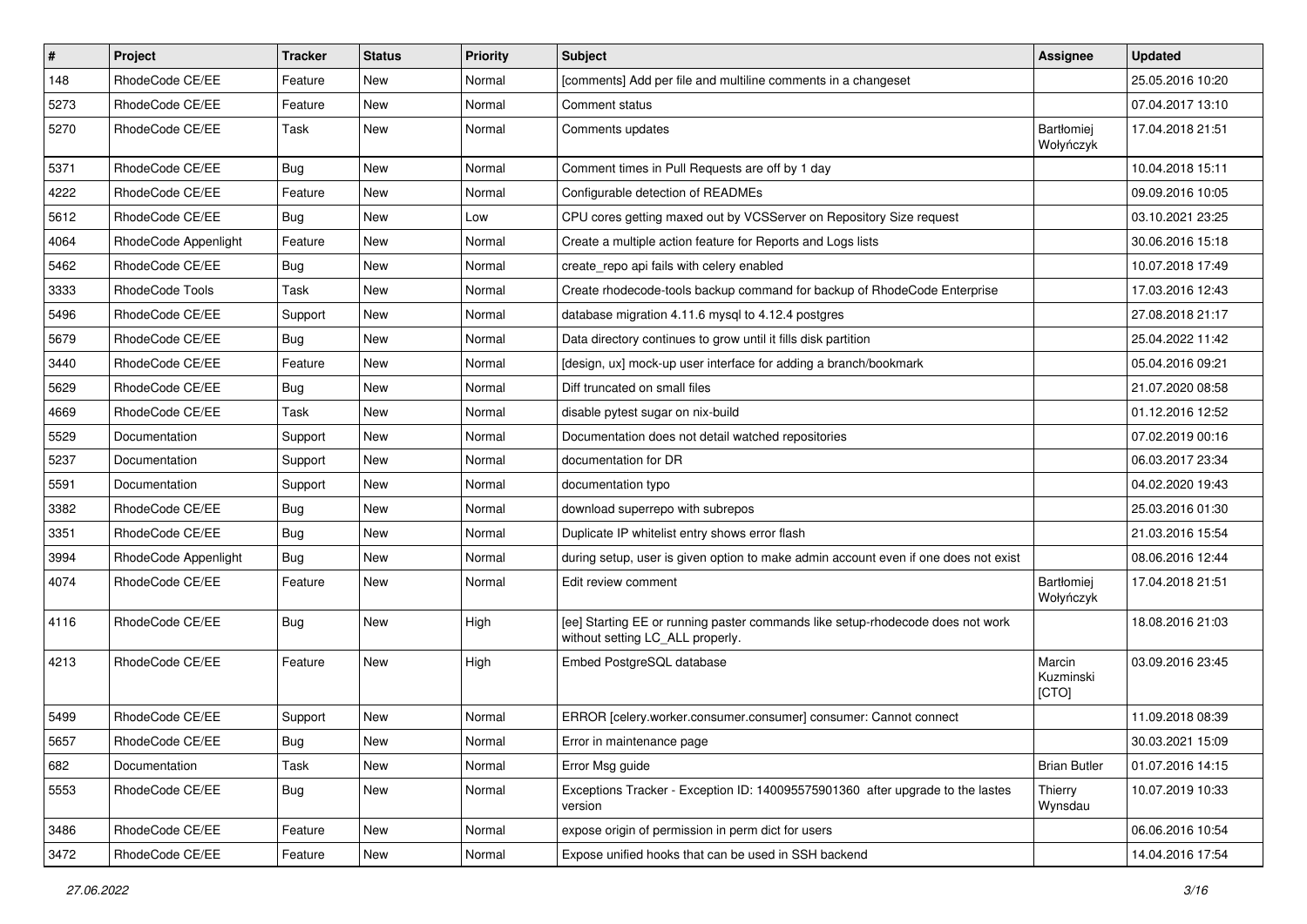| $\#$ | Project           | Tracker    | <b>Status</b> | <b>Priority</b> | Subject                                                                                                  | Assignee                     | <b>Updated</b>   |
|------|-------------------|------------|---------------|-----------------|----------------------------------------------------------------------------------------------------------|------------------------------|------------------|
| 5653 | RhodeCode CE/EE   | Feature    | New           | Normal          | Extend SSH clone to support cloning by repo id.                                                          | Marcin<br>Kuzminski<br>[CTO] | 17.02.2021 12:58 |
| 5534 | RhodeCode Control | Feature    | New           | Normal          | extract/preload subcommand                                                                               |                              | 14.02.2019 14:45 |
| 3377 | RhodeCode CE/EE   | Task       | <b>New</b>    | Normal          | extra fields types extensions                                                                            |                              | 24.03.2016 15:23 |
| 5503 | RhodeCode CE/EE   | Support    | New           | Normal          | failed to upgrade to 4.13.3                                                                              |                              | 06.11.2018 18:28 |
| 5613 | RhodeCode CE/EE   | Feature    | New           | Low             | Feature Request: Issue tracker link in new tab/window                                                    |                              | 03.10.2021 23:25 |
| 5625 | Documentation     | <b>Bug</b> | New           | Normal          | Feedback on RhodeCode Full-text search docs                                                              |                              | 02.07.2020 19:22 |
| 4045 | RhodeCode CE/EE   | Task       | New           | Normal          | File permissions                                                                                         |                              | 17.04.2018 21:49 |
| 4109 | RhodeCode CE/EE   | Bug        | New           | Normal          | [files] The "switch to commit" widget is broken after using browser back button                          |                              | 17.04.2018 21:50 |
| 5662 | RhodeCode CE/EE   | <b>Bug</b> | New           | Normal          | Full text search not working due to crash in whoosh                                                      |                              | 07.06.2022 08:31 |
| 5618 | RhodeCode CE/EE   | Support    | New           | Normal          | Getting HTTP 502 Bad Gateway when trying to push (or clone) on a slow network                            |                              | 27.05.2020 21:56 |
| 5257 | RhodeCode CE/EE   | Bug        | New           | Normal          | Git repository with big binary file provokes error and strange behavior/memory leak<br>of RH.            | Marcin<br>Kuzminski<br>[CTO] | 23.03.2017 22:02 |
| 5595 | RhodeCode CE/EE   | Feature    | New           | Normal          | Group code review mail notification                                                                      |                              | 03.03.2020 10:17 |
| 5497 | RhodeCode CE/EE   | Support    | New           | Normal          | hg push hangs                                                                                            |                              | 30.08.2018 22:15 |
| 5500 | RhodeCode CE/EE   | Bug        | New           | Normal          | How to enable/set "RC_SKIP_HOOKS" to disable svn hooks?                                                  |                              | 02.10.2018 07:45 |
| 5255 | RhodeCode CE/EE   | Support    | New           | Normal          | I can't access issues created by me from mail                                                            |                              | 04.04.2017 11:28 |
| 5627 | Documentation     | Bug        | New           | Normal          | Immediate re-run of rhodecode-index throws warnings on some repos (and suggests<br>rebuild from scratch) |                              | 02.07.2020 19:41 |
| 5535 | RhodeCode Control | Bug        | New           | Normal          | improper rollback on upgrade failure                                                                     |                              | 09.02.2019 21:12 |
| 5680 | RhodeCode CE/EE   | Bug        | New           | High            | Inconsistent timezone display                                                                            |                              | 20.04.2022 14:15 |
| 5548 | RhodeCode CE/EE   | Feature    | New           | Normal          | Initial Search API                                                                                       | Peter Colledge               | 07.07.2019 22:21 |
| 5630 | RhodeCode CE/EE   | Bug        | New           | Normal          | Inline comments do not follow the line of code                                                           |                              | 21.07.2020 11:25 |
| 5248 | Documentation     | <b>Bug</b> | New           | Normal          | Installation of rhodecode-tools                                                                          |                              | 16.03.2017 16:35 |
| 5406 | RhodeCode CE/EE   | Bug        | New           | Normal          | <b>Installer Fails</b>                                                                                   |                              | 01.12.2017 11:52 |
| 4157 | RhodeCode CE/EE   | Feature    | New           | Normal          | [integrations] Integrate with industry standard SW development tools                                     | Daniel D                     | 08.08.2016 12:55 |
| 687  | Documentation     | Feature    | New           | Normal          | [Integraton] - Elastic search integration                                                                | <b>Brian Butler</b>          | 01.07.2016 14:15 |
| 4285 | RhodeCode CE/EE   | <b>Bug</b> | New           | Normal          | Intermittent error while trying to create or fork a repository                                           |                              | 17.10.2016 22:42 |
| 5538 | RhodeCode CE/EE   | Bug        | New           | Normal          | internal server error (UnicodeDecodeError) during rhodecode-index request                                |                              | 20.02.2019 14:43 |
| 5200 | RhodeCode CE/EE   | Task       | New           | Normal          | investigate search improvements                                                                          |                              | 16.12.2019 16:04 |
| 5439 | Documentation     | Bug        | New           | Low             | JIRA Integration description: Wrong sample link                                                          |                              | 14.02.2018 14:25 |
| 5256 | RhodeCode CE/EE   | Feature    | New           | Normal          | Last repository access time.                                                                             |                              | 23.03.2017 16:34 |
| 3332 | RhodeCode CE/EE   | Support    | New           | Normal          | LDAP settings page: Add button "test connection"                                                         |                              | 17.03.2016 10:23 |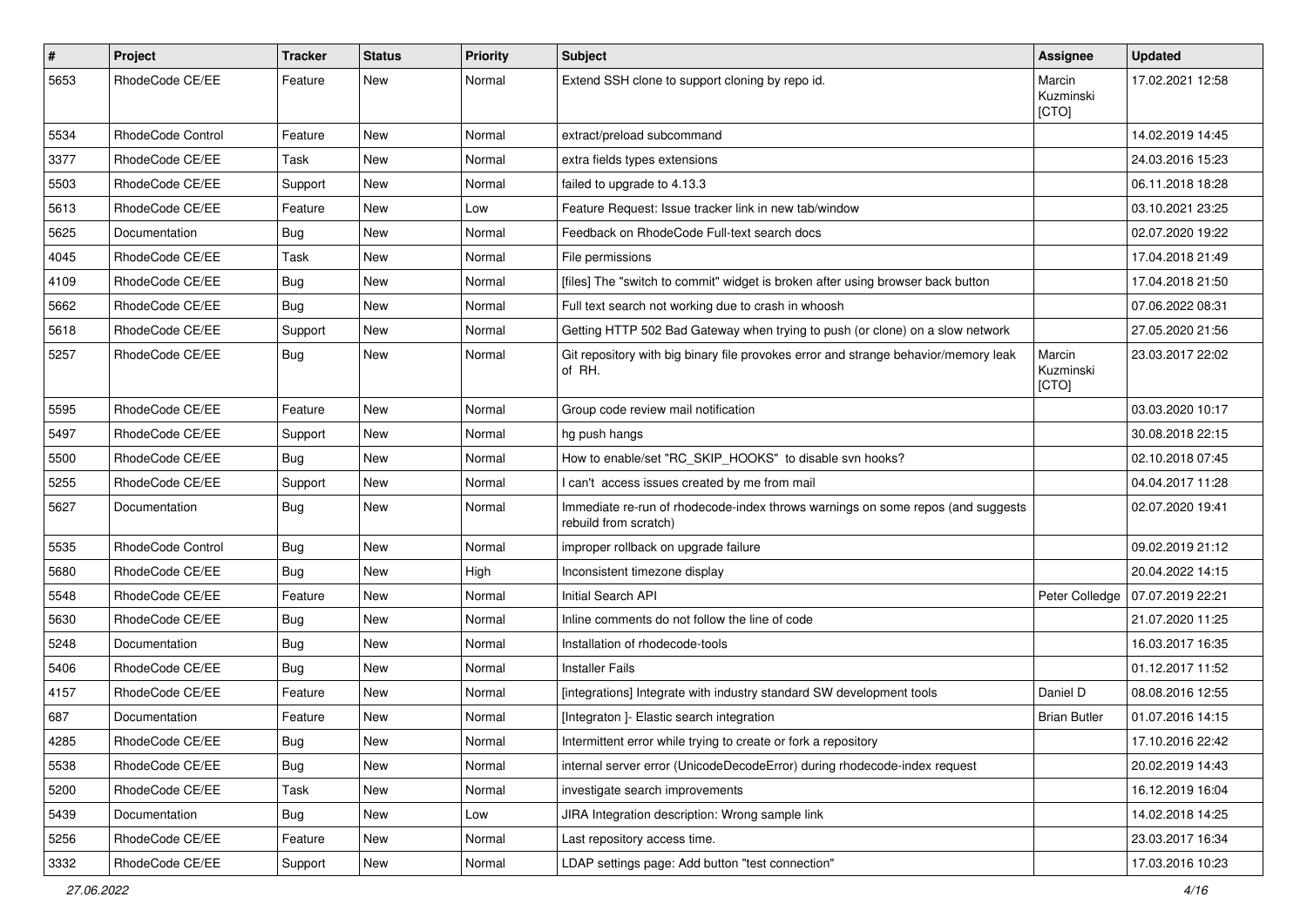| $\pmb{\#}$ | Project              | <b>Tracker</b> | <b>Status</b> | <b>Priority</b> | <b>Subject</b>                                                                                              | Assignee                     | <b>Updated</b>   |
|------------|----------------------|----------------|---------------|-----------------|-------------------------------------------------------------------------------------------------------------|------------------------------|------------------|
| 5495       | RhodeCode CE/EE      | Support        | New           | Normal          | Idap to crowd users_groups sync source                                                                      |                              | 10.09.2018 22:09 |
| 4000       | RhodeCode CE/EE      | Feature        | <b>New</b>    | Normal          | Make compare more functional                                                                                | Marcin<br>Kuzminski<br>[CTO] | 18.11.2017 19:11 |
| 5551       | Documentation        | Bug            | <b>New</b>    | Normal          | Mention LargeFile and LFS in the Backup page                                                                |                              | 21.04.2019 20:58 |
| 5586       | RhodeCode CE/EE      | Feature        | New           | Normal          | @mention should be a link                                                                                   |                              | 29.01.2020 11:46 |
| 5545       | RhodeCode CE/EE      | <b>Bug</b>     | <b>New</b>    | Normal          | Merge commit to contain the username/reponame of the origin                                                 |                              | 28.02.2019 13:46 |
| 5632       | RhodeCode CE/EE      | Bug            | New           | Normal          | Missing Parent Folder for Personal Repo lacks proper handling                                               |                              | 03.08.2020 07:56 |
| 3261       | RhodeCode CE/EE      | Task           | New           | Normal          | mousetrap.js bump to latest 1.5.X version                                                                   |                              | 17.03.2016 12:52 |
| 4057       | RhodeCode Appenlight | Feature        | <b>New</b>    | Normal          | Negation option for search filter                                                                           |                              | 30.06.2016 15:12 |
| 5511       | RhodeCode CE/EE      | Feature        | New           | Normal          | New feature to synchronize the fork with the remote repo from the summary page                              |                              | 13.11.2018 01:23 |
| 3483       | RhodeCode CE/EE      | Bug            | New           | Normal          | oauth: disable 3rd party registration if RhodeCode registration is disabled                                 | Marcin<br>Kuzminski<br>[CTO] | 13.04.2016 12:13 |
| 3484       | RhodeCode CE/EE      | Task           | <b>New</b>    | Normal          | oauth: reduce required permissions for 3rd party                                                            |                              | 13.04.2016 12:33 |
| 3923       | RhodeCode CE/EE      | Bug            | New           | Normal          | odd exception on running internal-code                                                                      |                              | 09.08.2016 10:54 |
| 3615       | RhodeCode CE/EE      | Bug            | <b>New</b>    | Low             | (OperationalError) too many SQL variables on admin journal page                                             |                              | 06.05.2016 11:45 |
| 4056       | RhodeCode Appenlight | Feature        | <b>New</b>    | Normal          | Optionally allow to filter graphs per machine in dashboard                                                  |                              | 30.06.2016 15:12 |
| 659        | Documentation        | Feature        | New           | Normal          | Peer to Peer Failover                                                                                       | <b>Brian Butler</b>          | 01.07.2016 14:15 |
| 3250       | RhodeCode CE/EE      | Bug            | New           | Normal          | Posting a comment message is very slow !                                                                    |                              | 17.03.2016 12:57 |
| 5347       | Documentation        | Bug            | <b>New</b>    | Normal          | Post Install steps should include Apache or Nginx setup.                                                    |                              | 06.07.2017 10:23 |
| 5677       | RhodeCode CE/EE      | Support        | New           | Normal          | PR cross merge                                                                                              |                              | 28.01.2022 16:59 |
| 5552       | RhodeCode CE/EE      | Feature        | <b>New</b>    | High            | PR dependency across repos                                                                                  |                              | 22.06.2019 01:15 |
| 4234       | RhodeCode CE/EE      | Task           | New           | Normal          | prepare and test RhodeCode VM image for AWS                                                                 | Marcin Lulek                 | 11.07.2017 13:32 |
| 5644       | RhodeCode CE/EE      | <b>Bug</b>     | New           | Normal          | PR inks to comments not working if files are collapsed                                                      |                              | 02.12.2020 10:42 |
| 5271       | RhodeCode CE/EE      | Feature        | <b>New</b>    | Normal          | Private comments                                                                                            |                              | 07.04.2017 12:01 |
| 5628       | Documentation        | <b>Bug</b>     | New           | Normal          | Problems with SSH Connection docs                                                                           |                              | 06.05.2022 21:14 |
| 5590       | RhodeCode CE/EE      | <b>Bug</b>     | New           | Normal          | Pull Request creation takes 2 minutes                                                                       |                              | 28.05.2020 20:48 |
| 5494       | RhodeCode CE/EE      | Bug            | New           | Normal          | rccontrol's python package management causes slow VCS SSH                                                   |                              | 02.04.2019 11:56 |
| 5501       | RhodeCode Control    | <b>Bug</b>     | New           | Normal          | rccontrol throwing rccontrol.lib.exceptions.SupervisorFailedToStart                                         |                              | 19.05.2022 19:32 |
| 3092       | Documentation        | Task           | New           | Normal          | [RCE, ini] - doc available settings + check tender with Gemalto hacks                                       | <b>Brian Butler</b>          | 01.07.2016 14:15 |
| 5664       | RhodeCode CE/EE      | <b>Bug</b>     | New           | Normal          | Regression: When assigning permissions, cannot see own group in auto-complete<br>without special conditions |                              | 29.07.2021 10:49 |
| 4052       | RhodeCode Appenlight | Task           | New           | Normal          | release fixes                                                                                               | Marcin Lulek                 | 29.06.2016 12:14 |
| 5570       | RhodeCode CE/EE      | <b>Bug</b>     | New           | Normal          | Remap repositories always fail in RhodeCode community                                                       |                              | 04.10.2019 14:50 |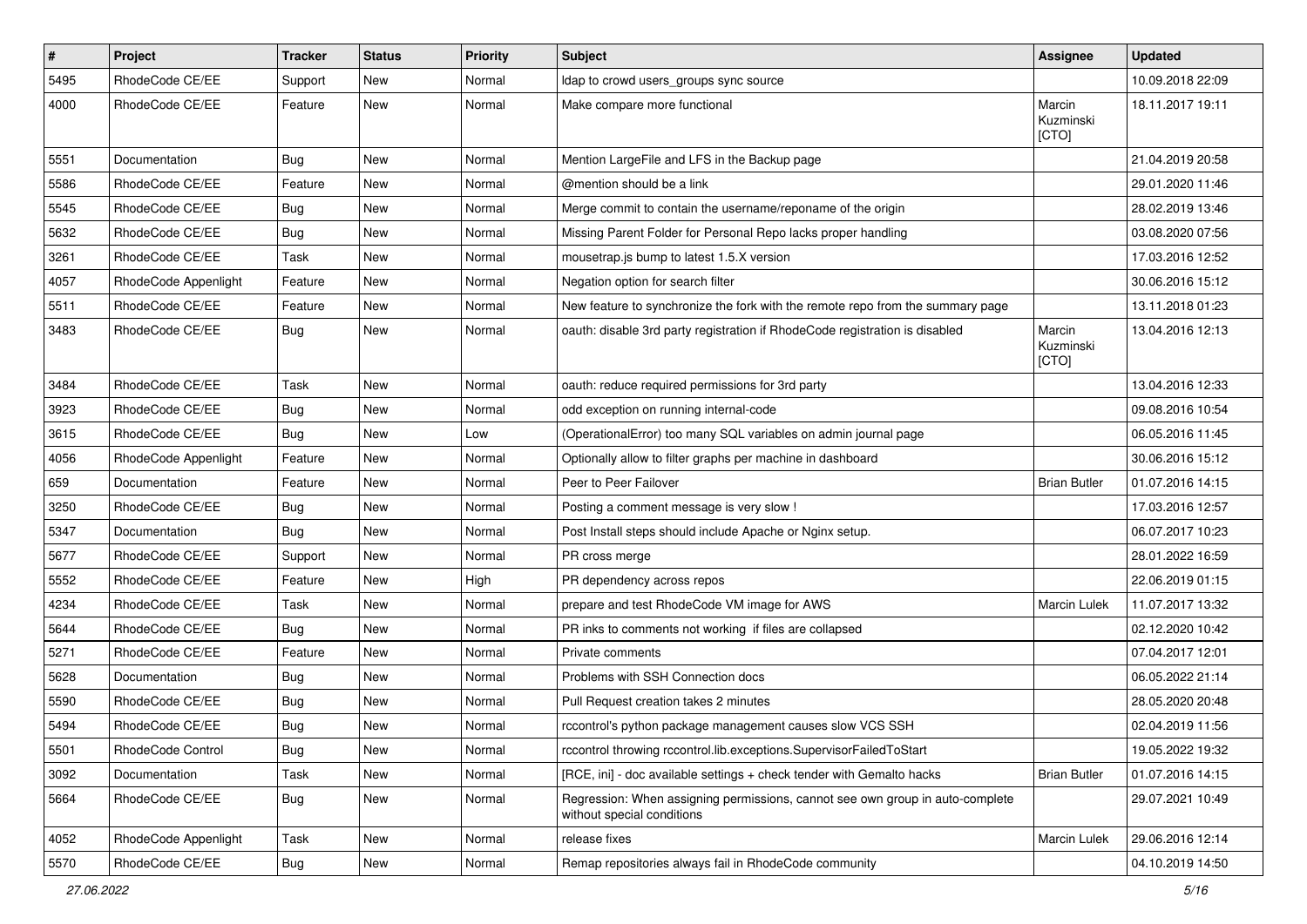| $\pmb{\#}$ | Project              | <b>Tracker</b> | <b>Status</b> | <b>Priority</b> | <b>Subject</b>                                                                                  | <b>Assignee</b>              | <b>Updated</b>   |
|------------|----------------------|----------------|---------------|-----------------|-------------------------------------------------------------------------------------------------|------------------------------|------------------|
| 5509       | RhodeCode CE/EE      | <b>Bug</b>     | New           | Normal          | Remove `!important attributes` from UI elements                                                 |                              | 07.12.2018 07:40 |
| 4060       | RhodeCode Appenlight | Feature        | <b>New</b>    | Normal          | Replayable requests                                                                             |                              | 30.06.2016 15:15 |
| 3376       | RhodeCode CE/EE      | Task           | New           | Normal          | Repo action plugins                                                                             |                              | 24.03.2016 15:21 |
| 5543       | RhodeCode CE/EE      | Feature        | New           | Normal          | Repo API should have equivalent get_repo_audit_logs() to User API call<br>get_user_audit_logs() |                              | 26.02.2019 12:22 |
| 5460       | RhodeCode CE/EE      | Bug            | <b>New</b>    | Low             | Repo creation stuck when remote clone returns partial http code 500                             |                              | 06.07.2018 19:14 |
| 5670       | RhodeCode CE/EE      | Bug            | New           | Normal          | Repo-level administrators can usurp owner of repoistory                                         |                              | 01.12.2021 16:18 |
| 5278       | RhodeCode CE/EE      | Feature        | <b>New</b>    | Normal          | Require support for git repositories of the form git://                                         |                              | 13.04.2017 15:20 |
| 5540       | RhodeCode CE/EE      | <b>Bug</b>     | New           | Normal          | Rhode Code 4.15.2 VCS Caching(?) behaviour                                                      |                              | 25.02.2019 17:01 |
| 5450       | RhodeCode Tools      | Bug            | <b>New</b>    | Normal          | rhodecode-api get_license_info no longer works                                                  |                              | 17.07.2018 15:01 |
| 5531       | RhodeCode Tools      | Bug            | New           | Normal          | rhodecode-index: default cli opts overwrite given mapping file                                  |                              | 17.07.2020 17:36 |
| 4303       | RhodeCode CE/EE      | Support        | New           | Normal          | rhodecode instance                                                                              |                              | 08.11.2016 16:32 |
| 5645       | RhodeCode CE/EE      | Bug            | <b>New</b>    | High            | Rhodecode returns 400 Bad request on huge mercurial repos                                       |                              | 18.12.2020 06:29 |
| 4220       | RhodeCode Appenlight | Feature        | New           | Low             | Search params allow sorting of result.                                                          |                              | 06.09.2016 16:33 |
| 4059       | RhodeCode Appenlight | Feature        | <b>New</b>    | Normal          | Server Monitoring                                                                               |                              | 30.06.2016 15:15 |
| 4226       | RhodeCode CE/EE      | Feature        | New           | Normal          | [settings, system info] add VCS and Channelstream status to System Info                         |                              | 14.09.2016 16:45 |
| 5484       | RhodeCode CE/EE      | Support        | <b>New</b>    | Normal          | Setting up ssh, remote hg not found                                                             |                              | 06.07.2018 23:41 |
| 5512       | RhodeCode CE/EE      | Bug            | <b>New</b>    | Normal          | Show commit phase in summary view                                                               |                              | 09.11.2018 21:37 |
| 3990       | RhodeCode Appenlight | Bug            | New           | Normal          | some dashboard builder buttons are up against fields                                            |                              | 07.06.2016 12:01 |
| 5441       | RhodeCode CE/EE      | Feature        | New           | Low             | Some files not parsed as XML files                                                              | Marcin<br>Kuzminski<br>[CTO] | 12.06.2018 12:23 |
| 5593       | RhodeCode CE/EE      | Support        | <b>New</b>    | Normal          | SSH connections                                                                                 |                              | 17.02.2020 16:18 |
| 4312       | RhodeCode CE/EE      | Task           | New           | Normal          | Storage location changes                                                                        |                              | 11.07.2017 13:31 |
| 317        | Documentation        | Feature        | <b>New</b>    | High            | Styling                                                                                         | <b>Brian Butler</b>          | 07.07.2016 10:10 |
| 5382       | RhodeCode CE/EE      | Feature        | <b>New</b>    | Normal          | Support for repository aliases                                                                  | Marcin<br>Kuzminski<br>[CTO] | 04.09.2017 15:17 |
| 3922       | RhodeCode CE/EE      | Bug            | <b>New</b>    | Normal          | svn backend returns different diff to git/hg backends                                           |                              | 11.05.2016 14:29 |
| 5541       | RhodeCode CE/EE      | Support        | New           | Normal          | <b>SVN Settings: Repository Patterns</b>                                                        |                              | 16.12.2019 15:35 |
| 3022       | RhodeCode CE/EE      | Bug            | New           | Normal          | SVN support with repositories groups                                                            |                              | 26.07.2016 18:25 |
| 5394       | RhodeCode CE/EE      | Support        | New           | Normal          | SVN to Git / Mercurial Migration                                                                |                              | 03.10.2017 09:29 |
| 3986       | RhodeCode Appenlight | Bug            | New           | Normal          | table headers should be left aligned                                                            |                              | 07.06.2016 11:53 |
| 4299       | RhodeCode CE/EE      | Task           | New           | Normal          | TEMPLATE repo groups                                                                            |                              | 22.09.2017 10:26 |
| 5649       | RhodeCode CE/EE      | Bug            | New           | Normal          | test-file-upload                                                                                |                              | 17.12.2020 23:08 |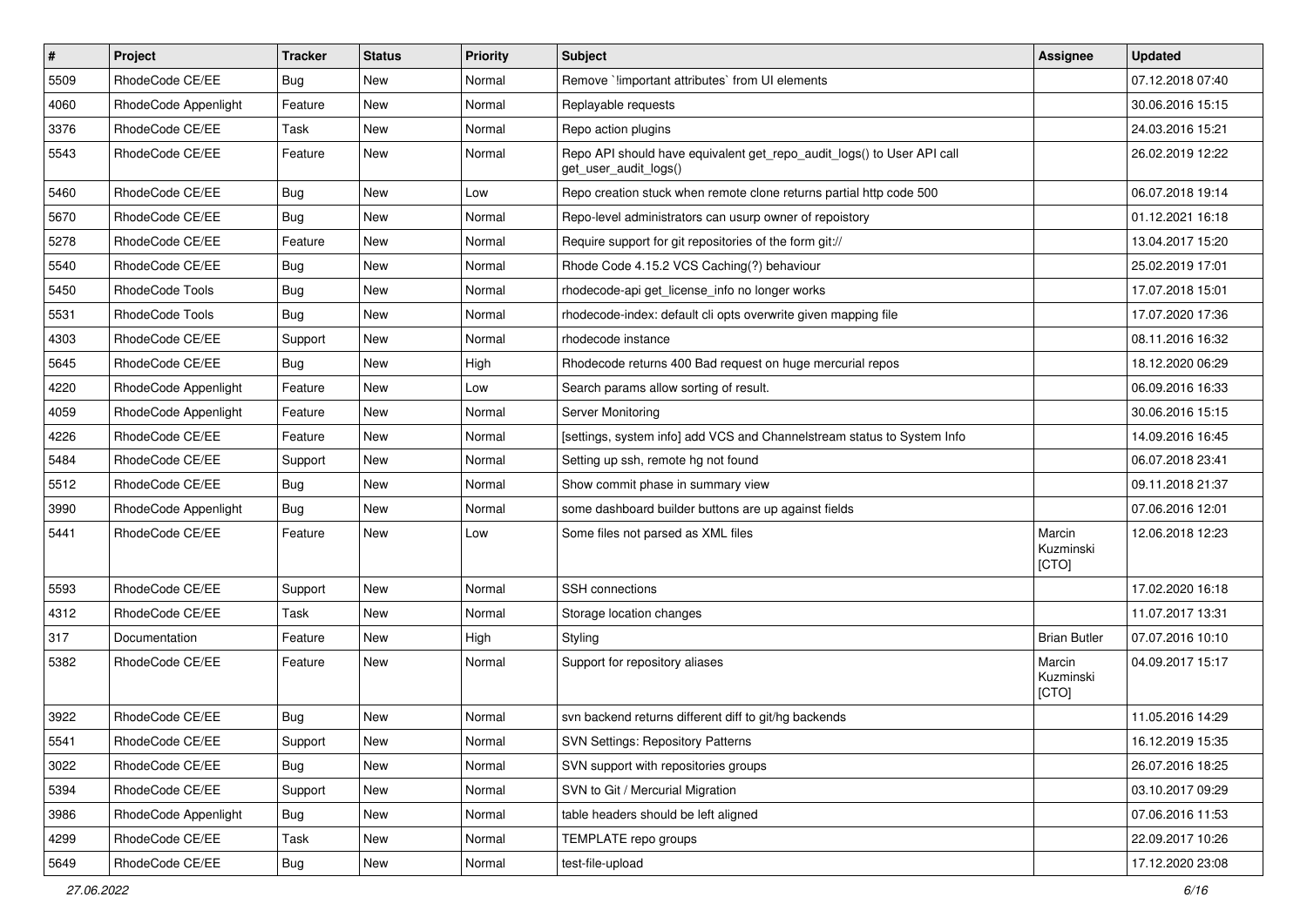| $\vert$ # | Project              | <b>Tracker</b> | <b>Status</b> | <b>Priority</b> | Subject                                                                                                    | <b>Assignee</b> | <b>Updated</b>   |
|-----------|----------------------|----------------|---------------|-----------------|------------------------------------------------------------------------------------------------------------|-----------------|------------------|
| 4190      | RhodeCode CE/EE      | Bug            | New           | Normal          | [tests] fix or remove rst xss inline test                                                                  |                 | 22.08.2016 12:15 |
| 4189      | RhodeCode CE/EE      | Bug            | New           | Normal          | [tests, git] count of commit ids is different for git than hg when comparing remote                        |                 | 22.08.2016 12:34 |
| 4188      | RhodeCode CE/EE      | Bug            | New           | Normal          | [tests, svn] changeset tests produce different results for svn                                             |                 | 22.08.2016 09:54 |
| 5624      | RhodeCode CE/EE      | Bug            | New           | Normal          | Timeout when trying to test SMTP email configuration                                                       |                 | 01.07.2020 20:01 |
| 4061      | RhodeCode Appenlight | Feature        | <b>New</b>    | Normal          | Timezone for applications                                                                                  |                 | 30.06.2016 15:16 |
| 5559      | RhodeCode CE/EE      | Bug            | New           | Normal          | Timezone handling issue on repos list                                                                      |                 | 07.07.2019 22:19 |
| 4255      | RhodeCode CE/EE      | Bug            | <b>New</b>    | Normal          | [translation, i18n] translation not being applied to integrations pages                                    |                 | 30.09.2016 15:56 |
| 5598      | Documentation        | <b>Bug</b>     | New           | Low             | Typo in force delete command                                                                               |                 | 19.03.2020 20:10 |
| 5547      | RhodeCode CE/EE      | Bug            | <b>New</b>    | Normal          | UI not consistent between Firefox and Chrome                                                               |                 | 01.03.2019 23:35 |
| 5672      | RhodeCode CE/EE      | Bug            | <b>New</b>    | Normal          | Unable to browse git repository folders with # in names                                                    |                 | 16.12.2021 18:13 |
| 5475      | RhodeCode CE/EE      | Bug            | New           | Normal          | Unable to locate user in OpenLDAP directory via Idaps                                                      |                 | 08.06.2018 20:06 |
| 5348      | Documentation        | Bug            | New           | Normal          | Uninstall documentaion missing some steps                                                                  |                 | 06.07.2017 10:25 |
| 2844      | RhodeCode CE/EE      | Task           | <b>New</b>    | Normal          | Update Bcrypt to a maintained version                                                                      |                 | 17.02.2018 20:37 |
| 5584      | RhodeCode CE/EE      | Feature        | New           | Normal          | "update pull request link" message on vcs client                                                           |                 | 23.01.2020 10:32 |
| 5269      | RhodeCode CE/EE      | Support        | <b>New</b>    | Normal          | Upgrade from RC EE 3.7.1 to RC EE 4.x                                                                      |                 | 29.06.2017 19:36 |
| 5491      | RhodeCode CE/EE      | Support        | New           | Urgent          | Upgrade RhodeCode Community + VCSSERVER from 4.10.4 to 4.12.4, pull request<br>stop working with reviewers |                 | 30.08.2018 09:47 |
| 5400      | RhodeCode CE/EE      | Task           | <b>New</b>    | Normal          | User group - subgroup support                                                                              |                 | 06.11.2017 22:00 |
| 5519      | RhodeCode CE/EE      | Bug            | New           | High            | User unable to fork the repo despite setting Repository Forking to Disabled                                |                 | 11.12.2018 22:21 |
| 3939      | RhodeCode CE/EE      | Bug            | New           | Normal          | [ux] changelog filter blank after going back in browser                                                    |                 | 18.05.2016 14:50 |
| 3441      | RhodeCode CE/EE      | Bug            | <b>New</b>    | Normal          | [ux] clicking on line in file view scrolls to that line                                                    |                 | 05.04.2016 13:35 |
| 3455      | RhodeCode CE/EE      | Feature        | <b>New</b>    | Normal          | [ux] commit message search should render entire commit message                                             |                 | 07.04.2016 17:50 |
| 3460      | RhodeCode CE/EE      | Feature        | <b>New</b>    | Normal          | [ux, frontend] hide "show more" button when there is nothing more to show                                  |                 | 11.04.2016 13:37 |
| 4144      | RhodeCode CE/EE      | Feature        | New           | Normal          | [ux] improve enable/disable of notifications                                                               |                 | 02.08.2016 17:19 |
| 4051      | RhodeCode CE/EE      | Task           | New           | Normal          | [ux, renderering] Consistent formatting on text fields.                                                    |                 | 22.09.2017 10:27 |
| 4216      | RhodeCode CE/EE      | Task           | <b>New</b>    | Normal          | [ux, renderers] implement consistent rendering for text fields                                             |                 | 06.09.2016 11:46 |
| 5492      | RhodeCode CE/EE      | Bug            | New           | Normal          | VCSServer + SVN 1.10                                                                                       |                 | 26.07.2018 15:01 |
| 5471      | RhodeCode CE/EE      | <b>Bug</b>     | <b>New</b>    | Normal          | Webhook integration failing: need more than 3 values to unpack                                             |                 | 01.06.2018 02:26 |
| 5506      | RhodeCode CE/EE      | <b>Bug</b>     | New           | Normal          | Web UI fonts are not looking good and is difficult to read for people with low vision                      |                 | 26.10.2018 09:38 |
| 737       | Documentation        | Task           | New           | Normal          | What is an extra field and how do you add it?                                                              |                 | 01.07.2016 14:15 |
| 5414      | RhodeCode CE/EE      | <b>Bug</b>     | New           | High            | When Opening New Pull Request, Target Revision Default Is Undesireable                                     |                 | 11.04.2018 23:20 |
| 5626      | RhodeCode CE/EE      | <b>Bug</b>     | New           | Normal          | Whoosh full-text indexing is fully indexing all repos, not recognizing forks                               |                 | 02.07.2020 19:24 |
| 3977      | RhodeCode CE/EE      | Feature        | New           | Normal          | Wiki                                                                                                       |                 | 05.06.2016 21:11 |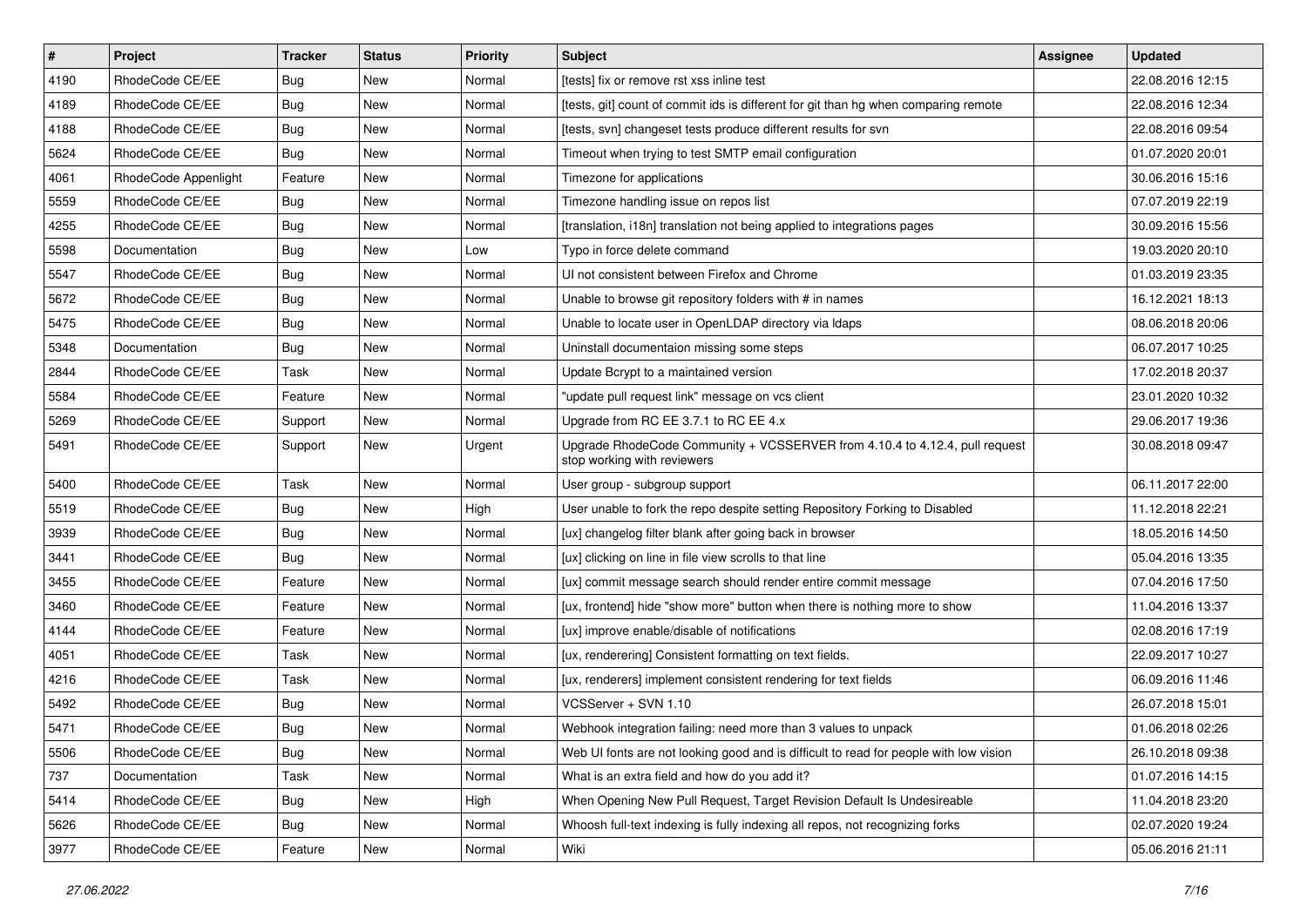| $\vert$ # | Project           | <b>Tracker</b> | <b>Status</b> | <b>Priority</b> | <b>Subject</b>                                                                                                       | Assignee                     | <b>Updated</b>   |
|-----------|-------------------|----------------|---------------|-----------------|----------------------------------------------------------------------------------------------------------------------|------------------------------|------------------|
| 5588      | RhodeCode CE/EE   | Bug            | New           | Normal          | wrong rendering of issue tracker pattern                                                                             |                              | 29.01.2020 11:24 |
| 4110      | RhodeCode CE/EE   | Bug            | In Progress   | Normal          | [ce, ee] repos can be named _admin, _static                                                                          | Daniel D                     | 20.07.2016 19:51 |
| 4035      | RhodeCode CE/EE   | Bug            | In Progress   | Normal          | failed to create whoosh index                                                                                        | Marcin<br>Kuzminski<br>[CTO] | 06.07.2016 00:04 |
| 4193      | RhodeCode CE/EE   | Feature        | In Progress   | Normal          | Improve Filter Functionality in the Change Log                                                                       | Marcin<br>Kuzminski<br>[CTO] | 22.09.2017 10:25 |
| 5399      | RhodeCode CE/EE   | Bug            | In Progress   | High            | Issues with Git LFS integration                                                                                      |                              | 07.07.2019 22:21 |
| 3372      | RhodeCode CE/EE   | Bug            | In Progress   | High            | [Idap, groups] Customer gets an empty list of groups                                                                 | Mikhail<br>Chernykh          | 08.06.2016 11:32 |
| 3504      | RhodeCode CE/EE   | Task           | In Progress   | Normal          | [routing] Move static assets under a common prefix                                                                   |                              | 19.07.2016 12:27 |
| 3967      | RhodeCode CE/EE   | Support        | In Progress   | Normal          | Server 500 error                                                                                                     |                              | 11.08.2016 13:39 |
| 5533      | RhodeCode Control | Feature        | In Progress   | Normal          | Support busybox tar                                                                                                  |                              | 09.02.2019 22:09 |
| 5316      | RhodeCode CE/EE   | Feature        | In Progress   | Normal          | UI should provide checkout URL for a SVN path                                                                        |                              | 06.11.2017 21:59 |
| 3549      | RhodeCode CE/EE   | Bug            | Resolved      | Normal          | [4.0.0 regression], file source links use last commit id instead of current commit id                                | Marcin<br>Kuzminski<br>[CTO] | 21.04.2016 16:10 |
| 4274      | RhodeCode CE/EE   | Bug            | Resolved      | Normal          | 500 error when push big objects                                                                                      |                              | 13.02.2017 19:53 |
| 5502      | RhodeCode CE/EE   | Bug            | Resolved      | High            | 500 error when using multiple custom branch permissions                                                              |                              | 07.12.2018 09:49 |
| 5536      | RhodeCode CE/EE   | Feature        | Resolved      | Low             | Ability to disable server-side SSH key generation                                                                    |                              | 28.02.2019 13:52 |
| 3981      | RhodeCode CE/EE   | Feature        | Resolved      | Normal          | Add cloud hosting like Gitlab, GitHub                                                                                |                              | 02.03.2020 09:14 |
| 5611      | RhodeCode CE/EE   | Feature        | Resolved      | Normal          | Add information "is the pull request up to date?" in the PR page                                                     |                              | 03.10.2021 23:24 |
| 4250      | RhodeCode CE/EE   | Bug            | Resolved      | Normal          | Adding a reviewer into existing PR doesn't set a reason.                                                             | Marcin<br>Kuzminski<br>[CTO] | 07.10.2016 20:05 |
| 4282      | RhodeCode CE/EE   | Task           | Resolved      | Normal          | Add inode limit together with disk usage                                                                             | Marcin<br>Kuzminski<br>[CTO] | 19.10.2016 12:18 |
| 5537      | RhodeCode CE/EE   | Task           | Resolved      | Normal          | Add owner to create_pull_request API                                                                                 |                              | 28.02.2019 13:52 |
| 3999      | RhodeCode CE/EE   | Feature        | Resolved      | Normal          | Add `send account information` to user creation page                                                                 |                              | 28.06.2016 15:22 |
| 5229      | RhodeCode CE/EE   | Task           | Resolved      | Normal          | add support for https://clipboardjs.com/                                                                             |                              | 21.01.2020 02:19 |
| 5225      | RhodeCode CE/EE   | Task           | Resolved      | Normal          | add tag of author/contribitor to comments                                                                            |                              | 11.05.2017 11:10 |
| 4278      | RhodeCode CE/EE   | Bug            | Resolved      | Normal          | [admin] Clicking the save button in admin -> settings -> issue tracker leads to<br>exception if no patterns entered. | Daniel D                     | 18.10.2016 13:38 |
| 4269      | RhodeCode CE/EE   | Support        | Resolved      | Normal          | Allow flash messages to be permanently surpressed                                                                    | Marcin Lulek                 | 14.10.2016 12:46 |
| 5423      | Documentation     | Support        | Resolved      | Normal          | API-Documentation for Method "create_repo_group" faulty                                                              |                              | 22.01.2018 16:23 |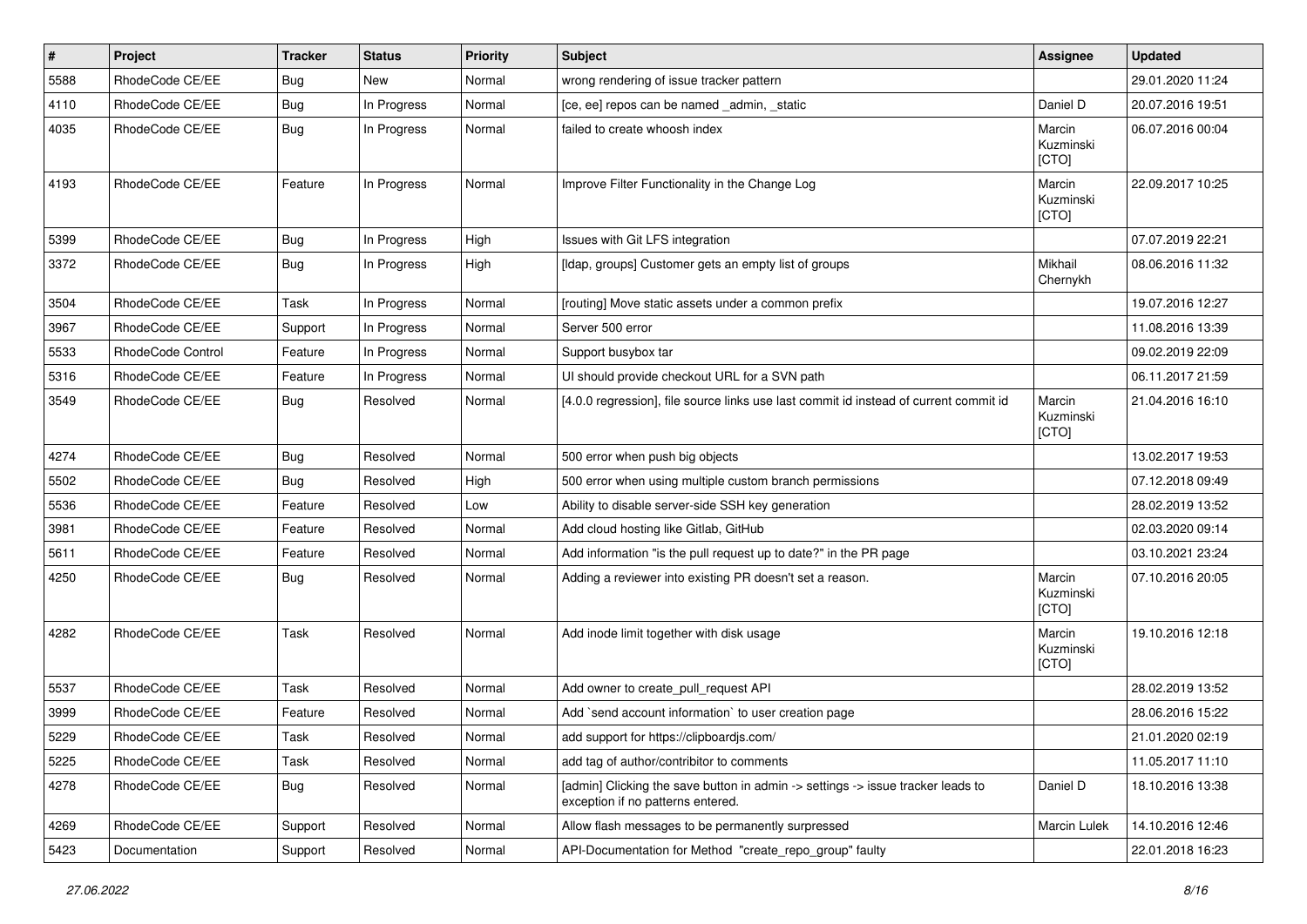| $\pmb{\#}$ | Project         | <b>Tracker</b> | <b>Status</b> | <b>Priority</b> | <b>Subject</b>                                                                                | <b>Assignee</b>              | <b>Updated</b>   |
|------------|-----------------|----------------|---------------|-----------------|-----------------------------------------------------------------------------------------------|------------------------------|------------------|
| 4677       | RhodeCode CE/EE | Support        | Resolved      | High            | API get_repo_refs not working?                                                                |                              | 19.12.2016 11:46 |
| 5201       | RhodeCode CE/EE | Task           | Resolved      | Normal          | API: implement describe-methods                                                               |                              | 13.02.2017 15:57 |
| 5321       | RhodeCode CE/EE | Feature        | Resolved      | Normal          | Audit logs                                                                                    |                              | 21.06.2017 12:49 |
| 4044       | RhodeCode CE/EE | Feature        | Resolved      | Normal          | <b>Branch permissions</b>                                                                     |                              | 30.08.2018 09:48 |
| 5587       | RhodeCode CE/EE | Bug            | Resolved      | Normal          | Broken metatags in 4.18.1                                                                     | Marcin Lulek                 | 29.01.2020 11:46 |
| 4271       | RhodeCode CE/EE | Bug            | Resolved      | Normal          | Browsing new repository groups via SVN issue                                                  | Martin<br>Bornhold           | 19.10.2016 11:11 |
| 4666       | RhodeCode CE/EE | Task           | Resolved      | Normal          | Bump git and mercurial to latest versions                                                     |                              | 02.12.2016 19:01 |
| 5184       | RhodeCode CE/EE | Task           | Resolved      | Normal          | bump pyramid to 1.7.X                                                                         |                              | 06.02.2017 21:50 |
| 4283       | RhodeCode CE/EE | Task           | Resolved      | Normal          | bump whoosh to 2.7.4 release                                                                  |                              | 13.12.2016 21:08 |
| 5516       | RhodeCode CE/EE | Support        | Resolved      | High            | Cannot log into RhodeCode                                                                     | Thierry<br>Wynsdau           | 28.05.2020 20:28 |
| 5605       | RhodeCode CE/EE | Bug            | Resolved      | Normal          | Cannot set subversion compatibility to 1.10                                                   |                              | 30.03.2020 17:27 |
| 3239       | RhodeCode CE/EE | Task           | Resolved      | Normal          | Catch all route for repo page or repo group page is always executing checks for<br>every page |                              | 21.04.2016 11:30 |
| 4219       | RhodeCode CE/EE | Feature        | Resolved      | Normal          | [ce, ee] Add mandatory reviewers for pull requests                                            | Marcin<br>Kuzminski<br>[CTO] | 20.06.2017 15:23 |
| 4211       | RhodeCode CE/EE | Feature        | Resolved      | Normal          | [ce, ee] increase webhook flexibility                                                         | Marcin<br>Kuzminski<br>[CTO] | 20.06.2022 10:55 |
| 4267       | RhodeCode CE/EE | Feature        | Resolved      | Normal          | [ce, ee] jira tracker integration wildcard project key support                                | Daniel D                     | 10.10.2016 20:13 |
| 4173       | RhodeCode CE/EE | Bug            | Resolved      | Urgent          | [ce, ee] mysql recycle pool timeout not working                                               | Daniel D                     | 16.08.2016 22:02 |
| 4091       | RhodeCode CE/EE | <b>Bug</b>     | Resolved      | Normal          | [ce, ee] Redmine integration blocks for 30 seconds if redmine server not available            | Daniel D                     | 15.07.2016 12:26 |
| 4175       | RhodeCode CE/EE | Feature        | Resolved      | Normal          | [ce, ee] repo group integrations                                                              | Daniel D                     | 16.08.2016 20:00 |
| 4225       | RhodeCode CE/EE | Feature        | Resolved      | Normal          | [ce, ee] repo group integrations cascade to child repo groups                                 | Daniel D                     | 14.09.2016 11:12 |
| 4121       | RhodeCode CE/EE | Bug            | Resolved      | Normal          | [ce, ee] server announcement has extra margin                                                 | Lisa Quatmann                | 26.09.2016 14:00 |
| 4192       | RhodeCode CE/EE | Feature        | Resolved      | Normal          | [ce, ee] slack/hipchat integrations group commits by branch pushed                            |                              | 09.09.2016 19:01 |
| 3950       | RhodeCode CE/EE | Bug            | Resolved      | Normal          | [ce, ee] trying to merge pr against a deleted branch/bookmark breaks the pr page              | Martin<br>Bornhold           | 27.10.2016 16:12 |
| 4288       | RhodeCode CE/EE | Task           | Resolved      | Normal          | [ce, ee] unify controllers that use diffs                                                     | Daniel D                     | 02.08.2017 11:41 |
| 4166       | RhodeCode CE/EE | Bug            | Resolved      | Urgent          | [ce] Rhodecode crashing after MySQL error                                                     |                              | 23.08.2016 23:35 |
| 3971       | RhodeCode CE/EE | Bug            | Resolved      | Normal          | [ce, vcs] Merge requests/Pull requests failing due to rebase problem                          | Johannes<br>Bornhold         | 19.07.2016 15:54 |
| 5609       | RhodeCode CE/EE | Support        | Resolved      | Normal          | Change git diff algorithm                                                                     |                              | 31.03.2020 22:08 |
| 5187       | RhodeCode CE/EE | Feature        | Resolved      | Normal          | changelog dynamic loading of commits                                                          |                              | 12.06.2018 12:31 |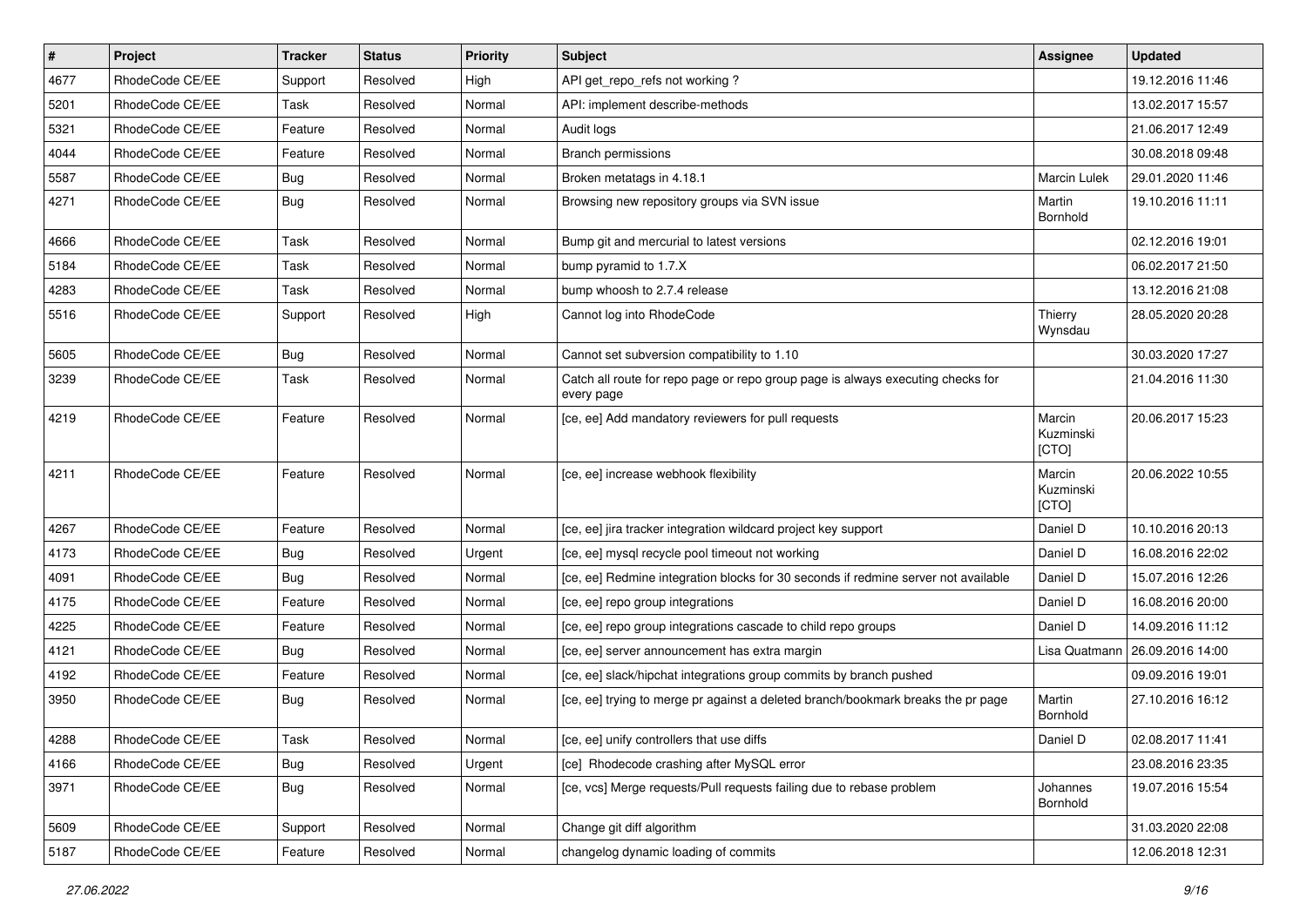| $\vert$ # | Project         | <b>Tracker</b> | <b>Status</b> | <b>Priority</b> | Subject                                                                                               | Assignee                     | <b>Updated</b>   |
|-----------|-----------------|----------------|---------------|-----------------|-------------------------------------------------------------------------------------------------------|------------------------------|------------------|
| 5490      | RhodeCode CE/EE | Bug            | Resolved      | Normal          | Changes to repo group permissions via API are not audit logged                                        |                              | 28.02.2019 13:52 |
| 5461      | RhodeCode CE/EE | Bug            | Resolved      | Normal          | Changes to user group permissions via API are not audit logged                                        |                              | 30.08.2018 09:47 |
| 5482      | RhodeCode CE/EE | Bug            | Resolved      | Normal          | Changing a repo's 'Remote pull uri' in its Settings fails with 'No repo type specified'               |                              | 31.10.2018 08:37 |
| 5560      | RhodeCode CE/EE | Bug            | Resolved      | High            | Check all permission API function to flush caches for auth_perms                                      |                              | 08.06.2021 23:56 |
| 4140      | RhodeCode CE/EE | Task           | Resolved      | Normal          | Check middleware chain status, and Verify that special middleware is catching<br>exceptions correctly |                              | 23.08.2016 12:13 |
| 1404      | RhodeCode CE/EE | Bug            | Resolved      | Normal          | clone of really huge git repo (4gb) causes pyro to explode                                            |                              | 07.02.2017 14:52 |
| 5603      | RhodeCode CE/EE | Feature        | Resolved      | Normal          | Code search - highlight matching search terms                                                         |                              | 30.03.2020 11:16 |
| 5558      | RhodeCode CE/EE | Bug            | Resolved      | Low             | Commit compare window covers text                                                                     |                              | 08.07.2019 18:12 |
| 5557      | RhodeCode CE/EE | <b>Bug</b>     | Resolved      | Normal          | Consider removing slashes from the RSS feed names                                                     |                              | 31.10.2019 19:54 |
| 4245      | RhodeCode CE/EE | Task           | Resolved      | Normal          | Convert control command to use http mode by default                                                   | Marcin<br>Kuzminski<br>[CTO] | 14.10.2016 16:13 |
| 5602      | RhodeCode CE/EE | Feature        | Resolved      | Normal          | Copy full path only copies partial                                                                    | Daniel D                     | 30.03.2020 16:04 |
| 5623      | RhodeCode CE/EE | Bug            | Resolved      | Normal          | Credentials for remote repository URL leaking in Repository Header                                    |                              | 22.07.2020 00:47 |
| 5594      | RhodeCode CE/EE | <b>Bug</b>     | Resolved      | Normal          | Credentials in Repository Settings for Pull requests are exposed                                      |                              | 28.05.2020 20:25 |
| 4155      | RhodeCode CE/EE | Bug            | Resolved      | Low             | Date of Last Change is not displayed correctly                                                        | Marcin<br>Kuzminski<br>[CTO] | 21.01.2020 02:20 |
| 5601      | RhodeCode CE/EE | Feature        | Resolved      | Normal          | Default navigation should be by branch name not commit id                                             |                              | 04.06.2020 23:51 |
| 4238      | RhodeCode CE/EE | Task           | Resolved      | Normal          | default reviewers updates                                                                             | Daniel D                     | 06.10.2016 14:26 |
| 2744      | RhodeCode CE/EE | Task           | Resolved      | Normal          | Deprecating Internet Explorer                                                                         |                              | 06.07.2016 12:04 |
| 4183      | RhodeCode CE/EE | Feature        | Resolved      | Normal          | Different roles for PR reviewers                                                                      | Daniel D                     | 12.10.2020 23:13 |
| 4311      | RhodeCode CE/EE | Task           | Resolved      | Normal          | Diffs feedback                                                                                        | Daniel D                     | 26.11.2016 14:10 |
| 3556      | RhodeCode CE/EE | Task           | Resolved      | Normal          | Disable and rename initial_repo_scan flag                                                             | Marcin<br>Kuzminski<br>[CTO] | 22.04.2016 14:33 |
| 4675      | RhodeCode CE/EE | Bug            | Resolved      | Normal          | Disk free inodes are displayed incorrectly                                                            |                              | 13.12.2016 22:41 |
| 4224      | RhodeCode CE/EE | Bug            | Resolved      | Normal          | [docs] update docs re: removing old instances when switching editions                                 | Lisa Quatmann                | 11.10.2016 15:36 |
| 5153      | Documentation   | <b>Bug</b>     | Resolved      | Normal          | Documentation: /tmp permissions                                                                       |                              | 04.01.2017 13:02 |
| 4296      | RhodeCode CE/EE | <b>Bug</b>     | Resolved      | Normal          | [ee] Can not create pull requests with reviewers.                                                     | Daniel D                     | 07.11.2016 21:17 |
| 4268      | RhodeCode CE/EE | Bug            | Resolved      | High            | [ee] default reviewers from changed lines is returning wrong values                                   | Daniel D                     | 06.10.2016 14:35 |
| 5469      | RhodeCode CE/EE | Feature        | Resolved      | Normal          | elastisearch > 2.x not supported ?                                                                    |                              | 21.01.2020 02:19 |
| 5381      | RhodeCode CE/EE | <b>Bug</b>     | Resolved      | Normal          | Email integration changeset links invalid                                                             |                              | 06.09.2017 12:29 |
| 5530      | RhodeCode CE/EE | Bug            | Resolved      | Normal          | Email integration has incorrect url                                                                   |                              | 09.02.2019 10:33 |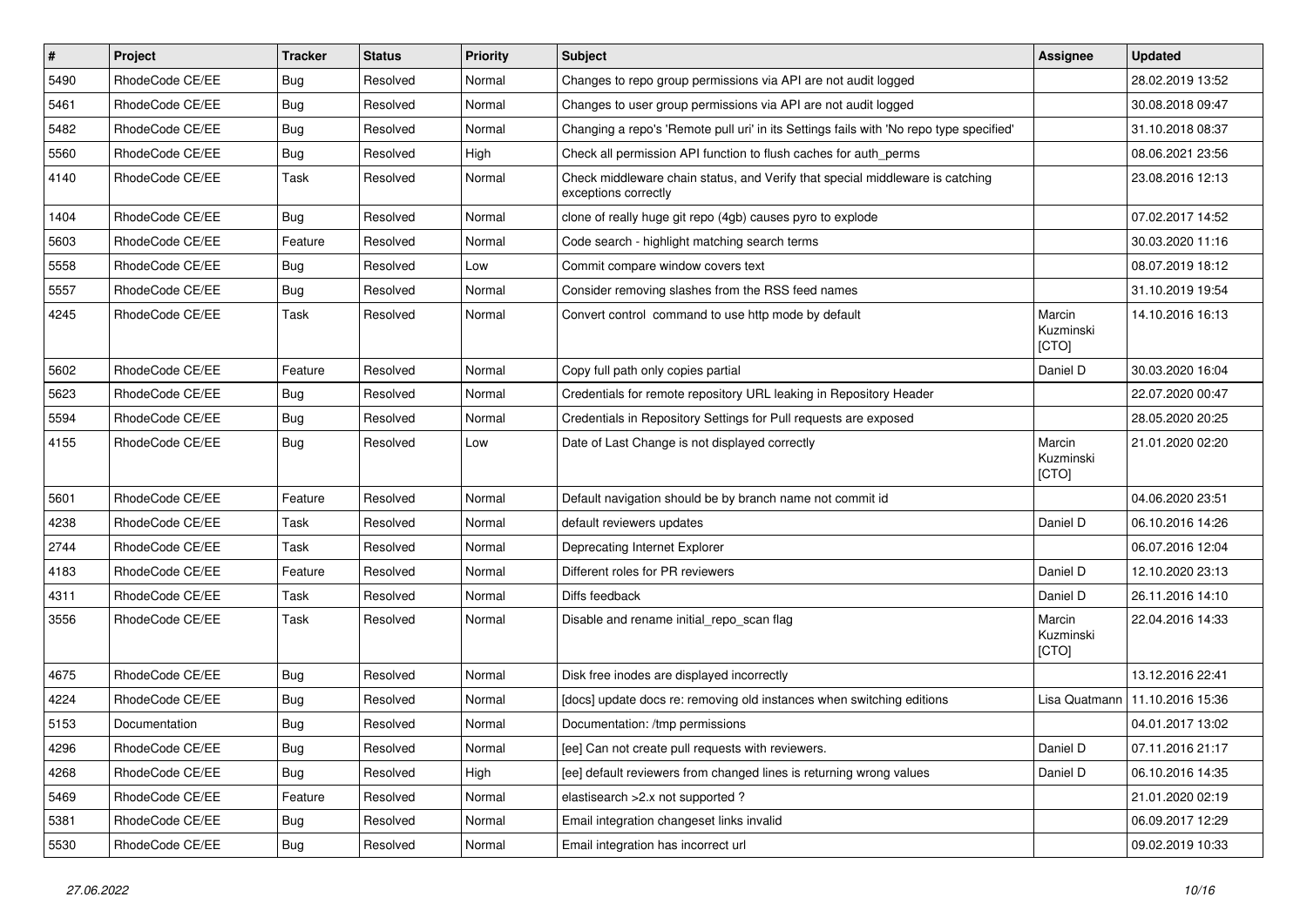| #    | Project              | <b>Tracker</b> | <b>Status</b> | Priority | <b>Subject</b>                                                                                       | Assignee                     | <b>Updated</b>                   |
|------|----------------------|----------------|---------------|----------|------------------------------------------------------------------------------------------------------|------------------------------|----------------------------------|
| 5304 | RhodeCode CE/EE      | <b>Bug</b>     | Resolved      | Normal   | Email template not correct                                                                           |                              | 31.10.2018 08:36                 |
| 5528 | RhodeCode CE/EE      | Bug            | Resolved      | High     | Empty Unicode file causes the PR to return HTTP 500                                                  |                              | 28.02.2019 13:52                 |
| 4237 | RhodeCode CE/EE      | Task           | Resolved      | Normal   | Enable HTTP support                                                                                  | Martin<br>Bornhold           | 12.10.2016 11:51                 |
| 5265 | RhodeCode CE/EE      | Task           | Resolved      | Normal   | Enable phases support                                                                                |                              | 11.05.2017 11:10                 |
| 4036 | RhodeCode CE/EE      | Bug            | Resolved      | Normal   | encrypted clone_uri can throw unicodeerror after key change                                          | Marcin<br>Kuzminski<br>[CTO] | 27.06.2016 19:38                 |
| 4266 | RhodeCode CE/EE      | Bug            | Resolved      | Normal   | Error 500 on integrations page after setting up Webhook                                              |                              | 17.10.2016 15:35                 |
| 5567 | RhodeCode CE/EE      | Bug            | Resolved      | High     | Error after PR was updated                                                                           |                              | 20.01.2020 10:04                 |
| 4206 | RhodeCode CE/EE      | Bug            | Resolved      | High     | Error creating SVN groups                                                                            |                              | 15.09.2016 13:24                 |
| 5656 | RhodeCode CE/EE      | Bug            | Resolved      | Normal   | Error for branch permission page                                                                     |                              | 30.04.2021 08:53                 |
| 5376 | RhodeCode CE/EE      | Bug            | Resolved      | Normal   | error: pretxnchangegroup.acl hook failed: acl: user "" denied on branch "default"                    |                              | 16.08.2017 19:45                 |
| 5444 | RhodeCode CE/EE      | Bug            | Resolved      | Normal   | Error while creating a pull request on a Mercurial repository                                        |                              | 17.04.2018 22:29                 |
| 4259 | RhodeCode CE/EE      | Task           | Resolved      | Low      | Events, create post-create-user event                                                                | Daniel D                     | 30.01.2017 20:11                 |
| 3989 | RhodeCode Appenlight | Bug            | Resolved      | Normal   | even up report spacing                                                                               |                              | 21.06.2016 18:55                 |
| 5546 | RhodeCode CE/EE      | Support        | Resolved      | Normal   | experiments with mercurial 4.9                                                                       |                              | 26.03.2019 09:23                 |
| 5581 | RhodeCode CE/EE      | Feature        | Resolved      | Normal   | expose `send_email` option in the HTTP API, for `comment_commit` and<br>`comment_pull_request`       | Daniel D                     | 29.01.2020 11:46                 |
| 5610 | RhodeCode CE/EE      | <b>Bug</b>     | Resolved      | Normal   | Files navigation looses the at= <name> marker</name>                                                 | Daniel D                     | 03.10.2021 23:23                 |
| 5575 | RhodeCode CE/EE      | Bug            | Resolved      | Low      | Filtering username containing '-' does not work in Admin audit log panel                             |                              | 20.01.2020 10:04                 |
| 4184 | RhodeCode CE/EE      | Bug            | Resolved      | High     | fix content INT overflow bug                                                                         | Marcin<br>Kuzminski<br>[CTO] | 23.08.2016 10:31                 |
| 4281 | RhodeCode CE/EE      | Task           | Resolved      | Normal   | Fix docs on To `increase database performance`                                                       | Marcin<br>Kuzminski<br>[CTO] | 18.10.2016 16:39                 |
| 5213 | RhodeCode CE/EE      | Bug            | Resolved      | Normal   | Fixing Apache Proxy timeout issues                                                                   |                              | 14.02.2017 09:44                 |
| 4254 | RhodeCode CE/EE      | Bug            | Resolved      | Normal   | [frontend] 500 Internal Server Error with i18n-ed pages                                              |                              | Lisa Quatmann 30.09.2016 14:38   |
| 3488 | RhodeCode CE/EE      | Bug            | Resolved      | Normal   | [frontend, styling] update icon font                                                                 |                              | Lisa Quatmann   04.10.2016 13:27 |
| 4277 | RhodeCode CE/EE      | Bug            | Resolved      | Normal   | [frontend] System info page does not work correctly in safari.                                       | Martin<br>Bornhold           | 04.11.2016 12:08                 |
| 4203 | RhodeCode CE/EE      | Task           | Resolved      | Normal   | Get rid of svn.proxy.parent_path_root, and replace it with reading storage location<br>from Database | Martin<br>Bornhold           | 22.09.2016 14:31                 |
| 5513 | RhodeCode CE/EE      | Bug            | Resolved      | High     | Gist: GitHub flavoured markdown gist creation fails                                                  |                              | 07.07.2019 22:21                 |
| 4243 | RhodeCode CE/EE      | Support        | Resolved      | High     | Gist visibility update?                                                                              | Martin<br><b>Bornhold</b>    | 27.09.2016 06:40                 |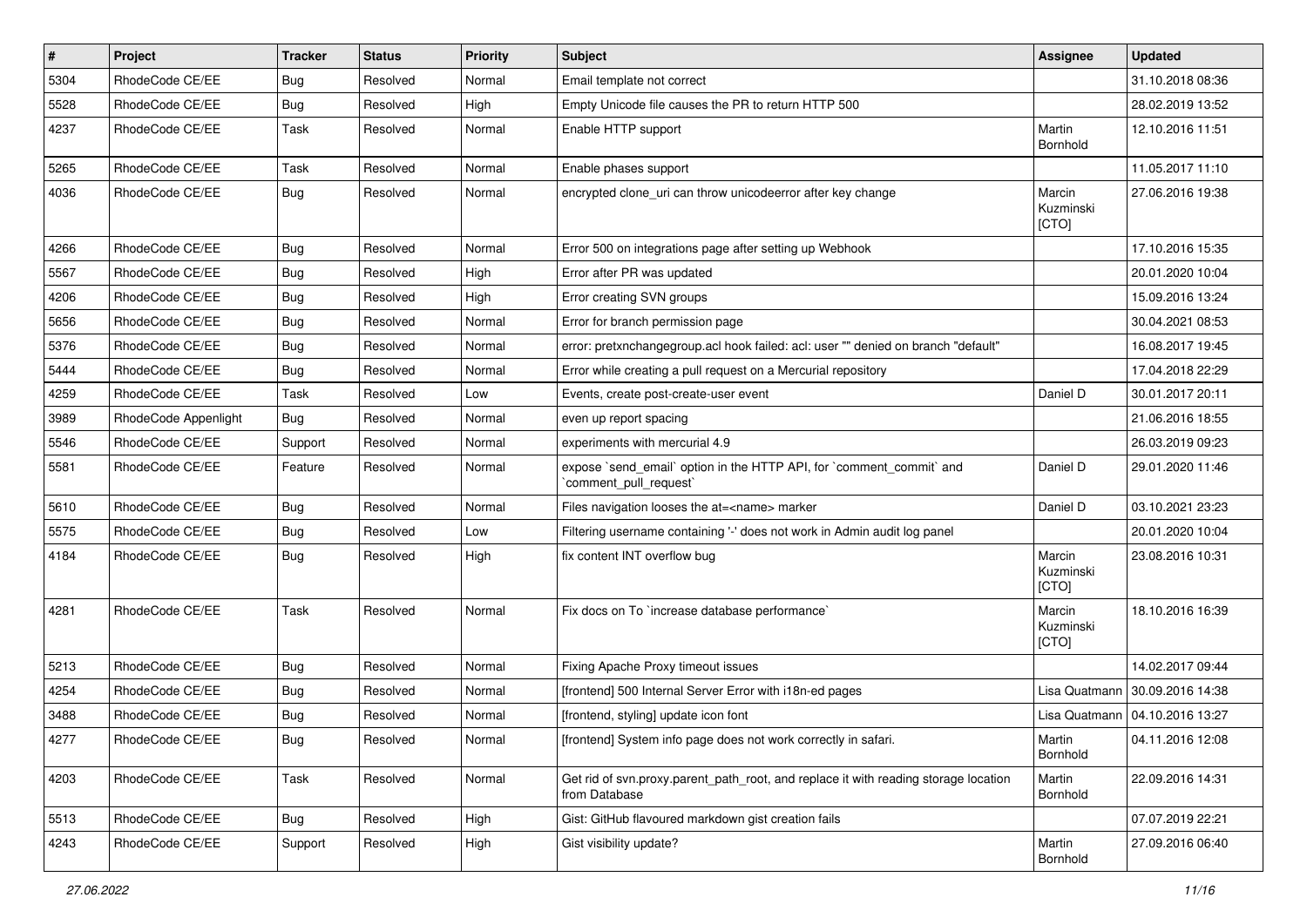| $\sharp$ | Project         | Tracker    | <b>Status</b> | <b>Priority</b> | <b>Subject</b>                                                                          | Assignee                     | <b>Updated</b>                    |
|----------|-----------------|------------|---------------|-----------------|-----------------------------------------------------------------------------------------|------------------------------|-----------------------------------|
| 4273     | RhodeCode CE/EE | <b>Bug</b> | Resolved      | Urgent          | GIT executable not seen by vcsserver                                                    | Martin<br>Bornhold           | 13.10.2016 15:45                  |
| 4223     | RhodeCode CE/EE | Bug        | Resolved      | High            | [git, tags] annotated tags not appearing in UI                                          | Daniel D                     | 12.09.2016 06:12                  |
| 5489     | RhodeCode CE/EE | Bug        | Resolved      | High            | grant_user_permission_to_repo_group API call fails to set permissions on child<br>repos |                              | 11.07.2018 09:57                  |
| 5574     | RhodeCode CE/EE | Feature    | Resolved      | Normal          | hg: Information for external hooks                                                      |                              | 30.07.2020 15:40                  |
| 5576     | RhodeCode CE/EE | <b>Bug</b> | Resolved      | High            | Hosting many repositories                                                               | Craig Fairhurst              | 12.02.2020 12:55                  |
| 5375     | RhodeCode CE/EE | Support    | Resolved      | Normal          | How do I configure "Go to" to just search repository names?                             |                              | 16.08.2017 18:00                  |
| 5554     | RhodeCode CE/EE | Support    | Resolved      | Normal          | How to increase number of commits shown in pagination on dashboard and<br>changelog     |                              | 21.01.2020 02:08                  |
| 1131     | RhodeCode CE/EE | Feature    | Resolved      | Normal          | Implement default reviewers for code review                                             | Daniel D                     | 21.09.2016 18:28                  |
| 5386     | RhodeCode CE/EE | Task       | Resolved      | Normal          | Increase security for Email Change                                                      | Marcin<br>Kuzminski<br>[CTO] | 17.02.2018 17:29                  |
| 4181     | RhodeCode CE/EE | Task       | Resolved      | Normal          | Integrations: allow root repos only integrations                                        | Daniel D                     | 31.08.2016 17:44                  |
| 4180     | RhodeCode CE/EE | Task       | Resolved      | Normal          | integrations: possible limit the updates sent                                           | Daniel D                     | 22.08.2016 12:22                  |
| 5457     | RhodeCode CE/EE | <b>Bug</b> | Resolved      | Normal          | Internal server error on full-text search settings page with Elasticsearch              |                              | 16.04.2018 09:08                  |
| 4199     | RhodeCode CE/EE | Bug        | Resolved      | High            | investigate: ongoing SSL problems when switching to 4.X from 3.X                        | Johannes<br>Bornhold         | 15.09.2016 13:14                  |
| 4306     | RhodeCode CE/EE | <b>Bug</b> | Resolved      | Normal          | Issue to push file with character # on a SVN                                            |                              | 03.04.2017 16:44                  |
| 5379     | RhodeCode CE/EE | Bug        | Resolved      | Normal          | Journal RSS feed errors                                                                 |                              | 01.09.2017 16:40                  |
| 5579     | RhodeCode CE/EE | <b>Bug</b> | Resolved      | Normal          | JS bug when a commit message can be parsed as a number                                  | Daniel D                     | 20.01.2020 10:04                  |
| 5643     | RhodeCode CE/EE | Feature    | Resolved      | Low             | jump to bottom of review                                                                |                              | 30.04.2021 08:53                  |
| 5621     | RhodeCode CE/EE | Bug        | Resolved      | Urgent          | $LDAP + User Groups authentication playing not working after upgrade to 4.19.x$         |                              | 15.06.2020 17:56                  |
| 5297     | RhodeCode CE/EE | <b>Bug</b> | Resolved      | Normal          | Locale fails on a SuSE system                                                           |                              | 31.10.2018 08:36                  |
| 5434     | RhodeCode CE/EE | Bug        | Resolved      | Immediate       | Locale problem                                                                          |                              | 01.10.2021 09:51                  |
| 2817     | RhodeCode CE/EE | Feature    | Resolved      | Normal          | Make largefiles downloadable from the interface                                         |                              | 27.03.2017 14:04                  |
| 5555     | RhodeCode CE/EE | Bug        | Resolved      | Normal          | Making Repository Public does not update the Default User Permissions                   |                              | 28.05.2020 20:26                  |
| 5507     | RhodeCode CE/EE | <b>Bug</b> | Resolved      | Normal          | Markdown rendering needs improvement                                                    |                              | 15.08.2019 15:40                  |
| 5368     | RhodeCode CE/EE | Feature    | Resolved      | Normal          | Mercurial: Close branch before merging it                                               |                              | Mathieu Cantin   21.01.2020 02:11 |
| 5669     | RhodeCode CE/EE | <b>Bug</b> | Resolved      | Normal          | Mercurial commit messages doesn't show cyrillic symbols                                 |                              | 01.10.2021 10:39                  |
| 5396     | RhodeCode CE/EE | Feature    | Resolved      | Normal          | Merge state with shadow repo should be created during pull request                      |                              | 12.10.2017 21:57                  |
| 4305     | RhodeCode CE/EE | Task       | Resolved      | Normal          | Meta-tagging could be excluded from limit                                               |                              | 09.11.2016 19:27                  |
| 5585     | RhodeCode CE/EE | Feature    | Resolved      | Normal          | Minimize downtime on rccontrol upgrade                                                  |                              | 27.03.2020 09:45                  |
| 5615     | RhodeCode CE/EE | Feature    | Resolved      | Normal          | Misleading message in PR diff view "File was deleted in this version"                   | Daniel D                     | 23.04.2020 17:40                  |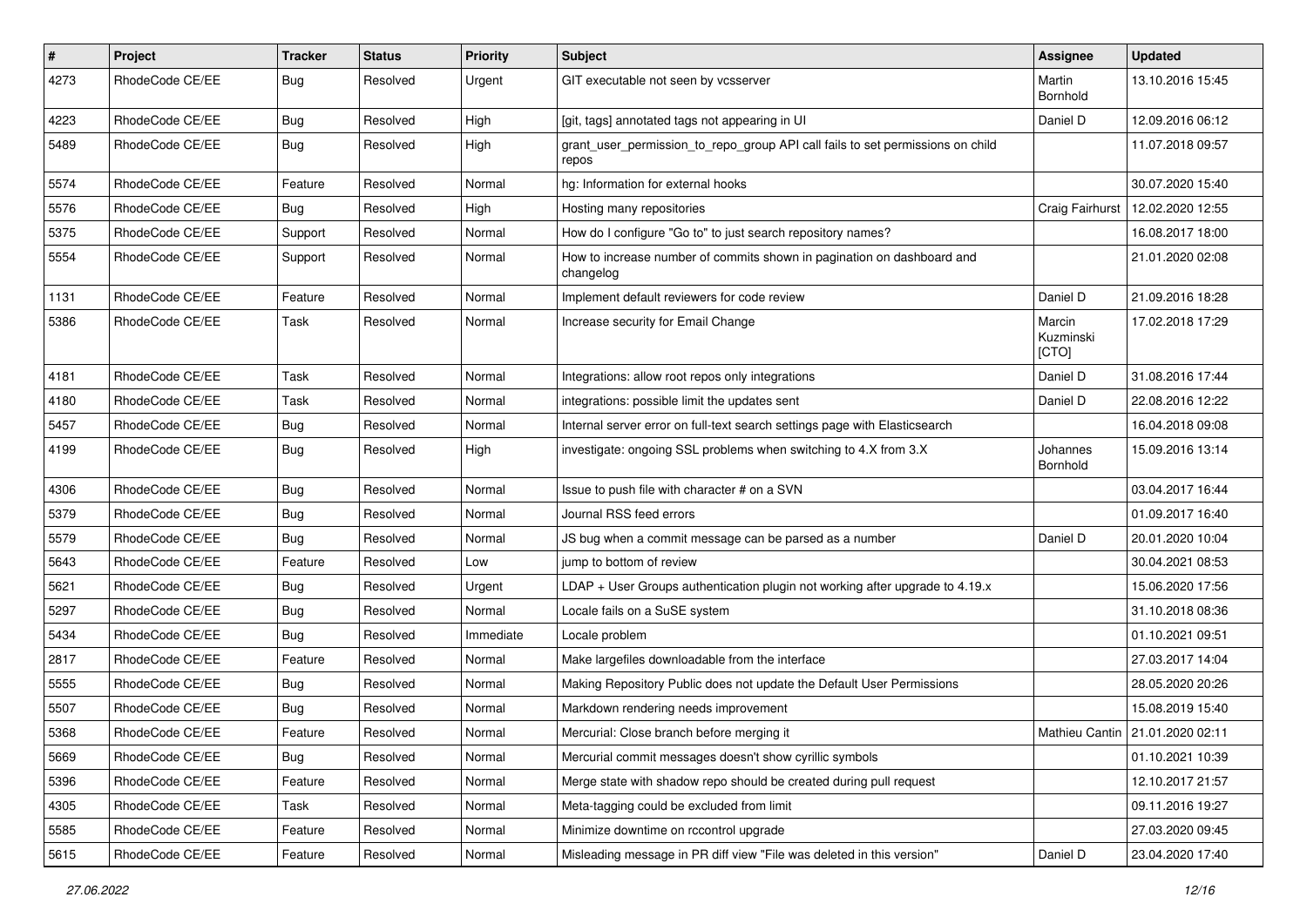| $\sharp$ | Project         | <b>Tracker</b> | <b>Status</b> | <b>Priority</b> | Subject                                                                                                                              | Assignee                     | <b>Updated</b>   |
|----------|-----------------|----------------|---------------|-----------------|--------------------------------------------------------------------------------------------------------------------------------------|------------------------------|------------------|
| 5221     | RhodeCode CE/EE | Task           | Resolved      | Normal          | Missing comment type in emails                                                                                                       |                              | 19.02.2017 21:46 |
| 4244     | RhodeCode CE/EE | Support        | Resolved      | Normal          | mod_dav_svn template error when using auth_realm with spaces in it                                                                   | Martin<br>Bornhold           | 28.09.2016 12:07 |
| 5633     | RhodeCode CE/EE | Bug            | Resolved      | Normal          | Moderately large pull requests fail because inefficient use of reviewer_data_json<br>column in pull requests table                   |                              | 12.10.2020 23:13 |
| 4194     | RhodeCode CE/EE | Task           | Resolved      | Normal          | move svn http backend out of labs into a real VCS settings                                                                           | Lisa Quatmann                | 14.09.2016 23:16 |
| 5655     | RhodeCode CE/EE | <b>Bug</b>     | Resolved      | Normal          | New public gist's id is always auto generated                                                                                        |                              | 01.07.2021 12:06 |
| 2264     | RhodeCode CE/EE | <b>Bug</b>     | Resolved      | Normal          | New user password change doesn't actually require a password change.                                                                 |                              | 12.08.2016 16:01 |
| 5164     | RhodeCode CE/EE | <b>Bug</b>     | Resolved      | Normal          | non-web calls are leaking session objects                                                                                            |                              | 13.01.2017 01:30 |
| 5505     | RhodeCode CE/EE | <b>Bug</b>     | Resolved      | Normal          | Notification emails from RhodeCode is garbled in Outlook 2016 web client                                                             |                              | 07.12.2018 09:49 |
| 5203     | RhodeCode CE/EE | Task           | Resolved      | Normal          | optimise large repos speed                                                                                                           |                              | 08.09.2017 16:10 |
| 4153     | RhodeCode CE/EE | Task           | Resolved      | Normal          | Optimize readme fetching by changing the system of readme detection                                                                  | Johannes<br>Bornhold         | 09.09.2016 10:17 |
| 4151     | RhodeCode CE/EE | Task           | Resolved      | Normal          | [packaging] Subversion to current 1.9.X                                                                                              |                              | 09.09.2016 10:18 |
| 5150     | RhodeCode CE/EE | Task           | Resolved      | Normal          | Password reset promts in my account should be hidden in accounts that are not of<br>type rhodecode                                   | Marcin<br>Kuzminski<br>[CTO] | 02.01.2017 16:34 |
| 4202     | RhodeCode CE/EE | Task           | Resolved      | Normal          | Polish the 503.html page                                                                                                             | Daniel D                     | 30.08.2016 23:54 |
| 5337     | RhodeCode CE/EE | Bug            | Resolved      | Normal          | Possible memory leak after few Git Pull Requests                                                                                     |                              | 08.08.2017 13:08 |
| 5515     | RhodeCode CE/EE | <b>Bug</b>     | Resolved      | Normal          | PR default reviewer is incorrect                                                                                                     |                              | 28.02.2019 13:52 |
| 5561     | RhodeCode CE/EE | Bug            | Resolved      | Normal          | PR diff doesn't update when target changes                                                                                           |                              | 21.05.2020 11:53 |
| 5442     | RhodeCode CE/EE | Feature        | Resolved      | Low             | Preview of Jupyter notebooks                                                                                                         | Marcin<br>Kuzminski<br>[CTO] | 16.01.2019 16:33 |
| 5517     | RhodeCode CE/EE | <b>Bug</b>     | Resolved      | Urgent          | Problem with upgrading to Community-4.15                                                                                             |                              | 11.12.2018 06:32 |
| 5521     | RhodeCode CE/EE | <b>Bug</b>     | Resolved      | Normal          | Proxing SVN http requests does not work when using prefix for rhodecode.                                                             |                              | 28.02.2019 13:52 |
| 1055     | RhodeCode CE/EE | Feature        | Resolved      | Normal          | [pr, vcs] Expose the shadow repository of a pull request                                                                             | Martin<br>Bornhold           | 26.10.2016 10:33 |
| 5326     | RhodeCode CE/EE | Task           | Resolved      | Normal          | Public usergroup profile                                                                                                             | Bartłomiej<br>Wołyńczyk      | 22.02.2018 15:44 |
| 5272     | RhodeCode CE/EE | Feature        | Resolved      | Normal          | <b>Pull Request checklist</b>                                                                                                        |                              | 21.01.2020 02:09 |
| 5596     | RhodeCode CE/EE | Bug            | Resolved      | Normal          | Pull Request duplicated after description edit                                                                                       |                              | 14.04.2020 13:28 |
| 5651     | RhodeCode CE/EE | <b>Bug</b>     | Resolved      | Normal          | Pull requests can get stuck if the diff is too large (it was created by mistake but we<br>can't open it to delete it)                |                              | 30.04.2021 08:53 |
| 5652     | RhodeCode CE/EE | Bug            | Resolved      | Normal          | Pull Requests: when title and descriptions contains character [] {} and () index out of<br>bound when attempting to comment/approve. |                              | 30.04.2021 08:53 |
| 5642     | RhodeCode CE/EE | Feature        | Resolved      | Normal          | pull request version column in commit list                                                                                           |                              | 30.04.2021 08:53 |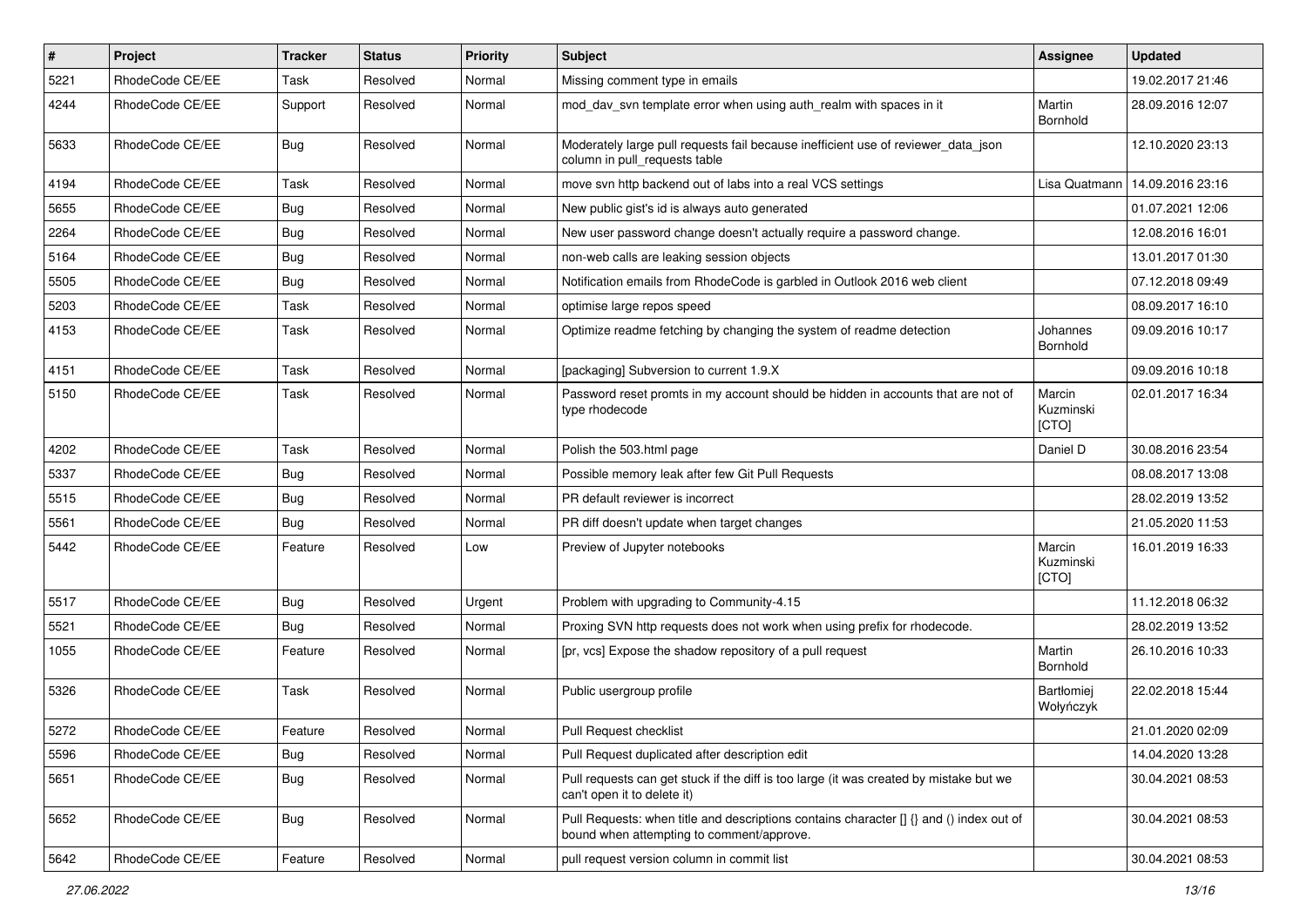| $\sharp$ | <b>Project</b>       | <b>Tracker</b> | <b>Status</b> | <b>Priority</b> | <b>Subject</b>                                                                             | <b>Assignee</b>              | <b>Updated</b>   |
|----------|----------------------|----------------|---------------|-----------------|--------------------------------------------------------------------------------------------|------------------------------|------------------|
| 5634     | RhodeCode CE/EE      | Bua            | Resolved      | Normal          | Quick Search Toolbar bugs out if pull request contains unicode double quote<br>character ' |                              | 12.10.2020 23:13 |
| 5583     | RhodeCode CE/EE      | Feature        | Resolved      | Normal          | rcextensions hook for pull request comment                                                 |                              | 23.04.2020 13:42 |
| 4169     | RhodeCode CE/EE      | Task           | Resolved      | Normal          | re-architecture celery support                                                             |                              | 17.11.2017 19:21 |
| 4279     | RhodeCode CE/EE      | Bug            | Resolved      | Normal          | re-captcha validation is broken                                                            | Martin<br>Bornhold           | 26.10.2016 22:27 |
| 4081     | RhodeCode CE/EE      | Support        | Resolved      | Normal          | Receiving server 500 error when trying to clone repo from windows client using<br>eclipse  |                              | 12.07.2016 14:30 |
| 5571     | RhodeCode CE/EE      | <b>Bug</b>     | Resolved      | Normal          | redmine does not work with firefox any more                                                |                              | 25.10.2019 12:38 |
| 4297     | RhodeCode CE/EE      | Task           | Resolved      | Normal          | redo the my-pull-requests page to use the datagrid                                         | Marcin<br>Kuzminski<br>[CTO] | 01.11.2016 09:31 |
| 5620     | RhodeCode CE/EE      | Bug            | Resolved      | Normal          | Regression of mail rendering in Thunderbird                                                |                              | 15.06.2020 16:45 |
| 5235     | RhodeCode CE/EE      | Task           | Resolved      | Normal          | relative image support                                                                     |                              | 10.03.2017 23:37 |
| 4108     | RhodeCode CE/EE      | Task           | Resolved      | Normal          | Release 4.2.2                                                                              |                              | 14.10.2016 13:08 |
| 4670     | RhodeCode CE/EE      | Task           | Resolved      | Normal          | Release 4.5.1                                                                              | Marcin<br>Kuzminski<br>[CTO] | 06.12.2016 21:13 |
| 4678     | RhodeCode CE/EE      | Task           | Resolved      | Normal          | Release 4.5.2                                                                              |                              | 19.12.2016 17:32 |
| 5207     | RhodeCode CE/EE      | Task           | Resolved      | Low             | Release 4.6.1                                                                              |                              | 13.02.2017 18:04 |
| 5636     | RhodeCode CE/EE      | Bug            | Resolved      | High            | Remap and Rescan 500 Internal Server Error                                                 |                              | 30.04.2021 08:53 |
| 5635     | RhodeCode CE/EE      | Feature        | Resolved      | Normal          | Remember column sorted by of the "Pull Requests You Participate In" table                  |                              | 30.11.2020 22:30 |
| 5198     | RhodeCode CE/EE      | Task           | Resolved      | Normal          | remove pyro4 from enterprise                                                               |                              | 07.02.2017 19:28 |
| 5380     | RhodeCode CE/EE      | <b>Bug</b>     | Resolved      | Normal          | repo commits pageintion error                                                              |                              | 06.09.2017 19:16 |
| 3991     | RhodeCode Appenlight | Bug            | Resolved      | Normal          | report logs need upper margin                                                              |                              | 21.06.2016 18:55 |
| 5433     | RhodeCode CE/EE      | Bug            | Resolved      | High            | RhodeCode Community 4.11 doesn't handle HG largefiles extension                            |                              | 01.02.2018 20:08 |
| 4178     | RhodeCode CE/EE      | Bug            | Resolved      | Normal          | RhodeCode EE OVA VM wont run on a ESX 6.0 host                                             | Marcin<br>Kuzminski<br>[CTO] | 15.09.2016 13:25 |
| 5202     | RhodeCode CE/EE      | Task           | Resolved      | Normal          | run git gc and git repack on GIT repos when we have a scheduler via celery in<br>pyramid   |                              | 04.12.2017 20:49 |
| 5604     | RhodeCode CE/EE      | Bug            | Resolved      | High            | Search error on second result page                                                         | Daniel D                     | 30.03.2020 16:01 |
| 4304     | RhodeCode CE/EE      | Bug            | Resolved      | High            | Search: Internal Server Error                                                              |                              | 26.11.2016 16:26 |
| 5391     | RhodeCode CE/EE      | Task           | Resolved      | High            | Secure Email change                                                                        |                              | 17.04.2018 21:50 |
| 5619     | RhodeCode CE/EE      | Bug            | Resolved      | Normal          | Setting Landing Commit to SVN Trunk results in Files tab hitting a 404                     |                              | 04.06.2020 23:51 |
| 5614     | RhodeCode CE/EE      | Feature        | Resolved      | Normal          | Show context function name in ha diffs                                                     |                              | 23.04.2020 13:43 |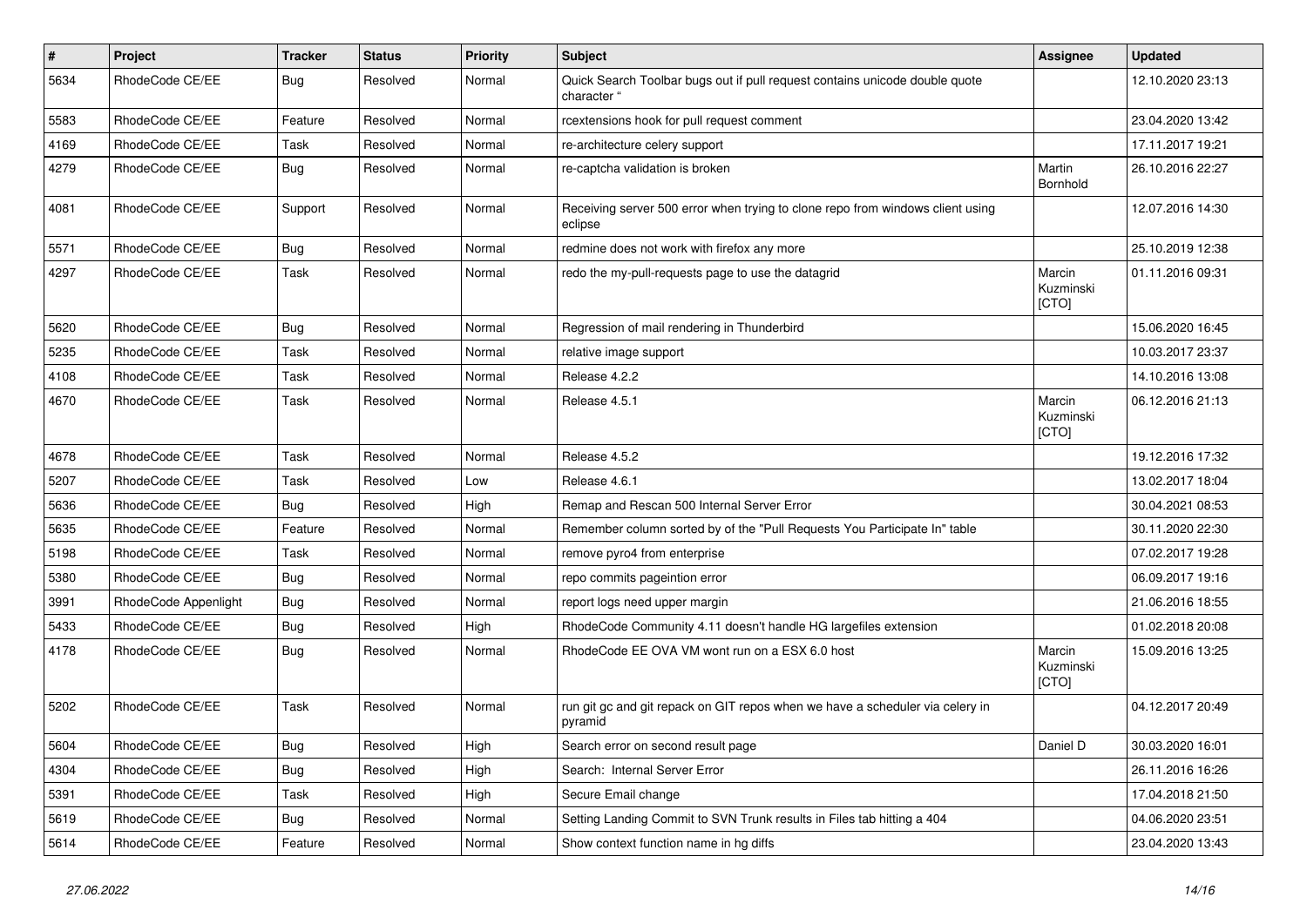| $\vert$ # | Project         | <b>Tracker</b> | <b>Status</b> | <b>Priority</b> | <b>Subject</b>                                                                                                                    | Assignee                     | <b>Updated</b>   |
|-----------|-----------------|----------------|---------------|-----------------|-----------------------------------------------------------------------------------------------------------------------------------|------------------------------|------------------|
| 5520      | RhodeCode CE/EE | Feature        | Resolved      | Normal          | Show the head commits shas when the merge is prevented due to multiple heads                                                      |                              | 28.02.2019 13:52 |
| 4233      | RhodeCode CE/EE | Bug            | Resolved      | High            | slack, git push problem                                                                                                           | Daniel D                     | 26.09.2016 11:56 |
| 4676      | RhodeCode CE/EE | Bug            | Resolved      | Normal          | Some admin passwords can make installation fail                                                                                   |                              | 16.12.2016 16:16 |
| 5343      | RhodeCode CE/EE | Task           | Resolved      | Normal          | SSH key management and SSH support                                                                                                |                              | 18.08.2017 23:50 |
| 5569      | RhodeCode CE/EE | Bug            | Resolved      | Normal          | SshWrapper error                                                                                                                  |                              | 21.01.2020 02:02 |
| 4207      | RhodeCode CE/EE | Feature        | Resolved      | Normal          | Support for obsolescence markers in changelog UI                                                                                  |                              | 19.05.2017 16:14 |
| 4235      | RhodeCode CE/EE | Task           | Resolved      | High            | Support GIT LFS server                                                                                                            |                              | 23.03.2017 17:24 |
| 5599      | RhodeCode CE/EE | Bug            | Resolved      | Normal          | SVN navigation to trunk fails                                                                                                     | Daniel D                     | 04.04.2020 11:21 |
| 5395      | RhodeCode CE/EE | Support        | Resolved      | Normal          | Svn protocols and performance                                                                                                     |                              | 04.04.2019 18:08 |
| 4089      | RhodeCode CE/EE | <b>Bug</b>     | Resolved      | Normal          | svn repository does not exist                                                                                                     |                              | 12.06.2018 12:29 |
| 5606      | RhodeCode CE/EE | <b>Bug</b>     | Resolved      | High            | SVN + ssh subdirectory failure                                                                                                    | Daniel D                     | 09.04.2020 03:29 |
| 5608      | RhodeCode CE/EE | Bug            | Resolved      | High            | svn+ssh user set incorrectly                                                                                                      | Daniel D                     | 31.03.2020 18:21 |
| 3357      | RhodeCode CE/EE | <b>Bug</b>     | Resolved      | Normal          | switch to sometimes fails to load files metadata                                                                                  |                              | 30.03.2016 10:56 |
| 4276      | RhodeCode CE/EE | Bug            | Resolved      | Normal          | System info page uses mercurial/git versions from RhodeCode instead of VCSServer                                                  | Marcin<br>Kuzminski<br>[CTO] | 14.11.2016 21:19 |
| 5277      | RhodeCode CE/EE | Bug            | Resolved      | Normal          | table id=user list table - Ajax error                                                                                             |                              | 13.04.2017 01:04 |
| 4090      | RhodeCode CE/EE | <b>Bug</b>     | Resolved      | Normal          | test ticket                                                                                                                       |                              | 09.03.2021 20:39 |
| 3555      | RhodeCode CE/EE | Bug            | Resolved      | Normal          | Then disabled repo location change the panel should explicitly state that it's disabled                                           |                              | 25.04.2016 10:34 |
| 5436      | RhodeCode CE/EE | Bug            | Resolved      | High            | Unable To Open Pull Request in 4.11.2                                                                                             |                              | 14.02.2018 11:14 |
| 5408      | Documentation   | Task           | Resolved      | Low             | Upate nginx documentation for non standard SSL port                                                                               |                              | 12.07.2018 23:21 |
| 5622      | RhodeCode CE/EE | <b>Bug</b>     | Resolved      | High            | Upgrade from 4.18.3 to 4.19.3 broke all PRs                                                                                       |                              | 28.07.2020 16:44 |
| 5544      | RhodeCode CE/EE | Support        | Resolved      | Normal          | Use of authentication token with LDAP account results in account lockout when max<br>bad password attempts are configured in LDAP |                              | 27.02.2019 10:09 |
| 5523      | RhodeCode CE/EE | Bug            | Resolved      | High            | user from AD is asked to change his password when logs in.                                                                        | Thierry<br>Wynsdau           | 28.05.2020 20:28 |
| 5259      | RhodeCode CE/EE | <b>Bug</b>     | Resolved      | Normal          | user-journal storage changes                                                                                                      |                              | 12.04.2017 00:04 |
| 4003      | RhodeCode CE/EE | Task           | Resolved      | Normal          | User personal repository groups improvements                                                                                      |                              | 07.11.2016 16:12 |
| 4065      | RhodeCode CE/EE | Bug            | Resolved      | Normal          | [ux, login] 404 on login after comment attempt                                                                                    | Marcin<br>Kuzminski<br>[CTO] | 04.07.2016 00:40 |
| 5266      | RhodeCode CE/EE | Bug            | Resolved      | Normal          | Validate if changes in target branches get's propagated on Pull request updates                                                   |                              | 05.04.2017 18:10 |
| 4227      | RhodeCode CE/EE | Support        | Resolved      | Normal          | VBScript files detected as text/plain - no syntax highlighting                                                                    |                              | 14.09.2016 22:38 |
| 5522      | RhodeCode CE/EE | Bug            | Resolved      | Low             | vcsserver fails when url contains extra "/"                                                                                       |                              | 28.02.2019 13:52 |